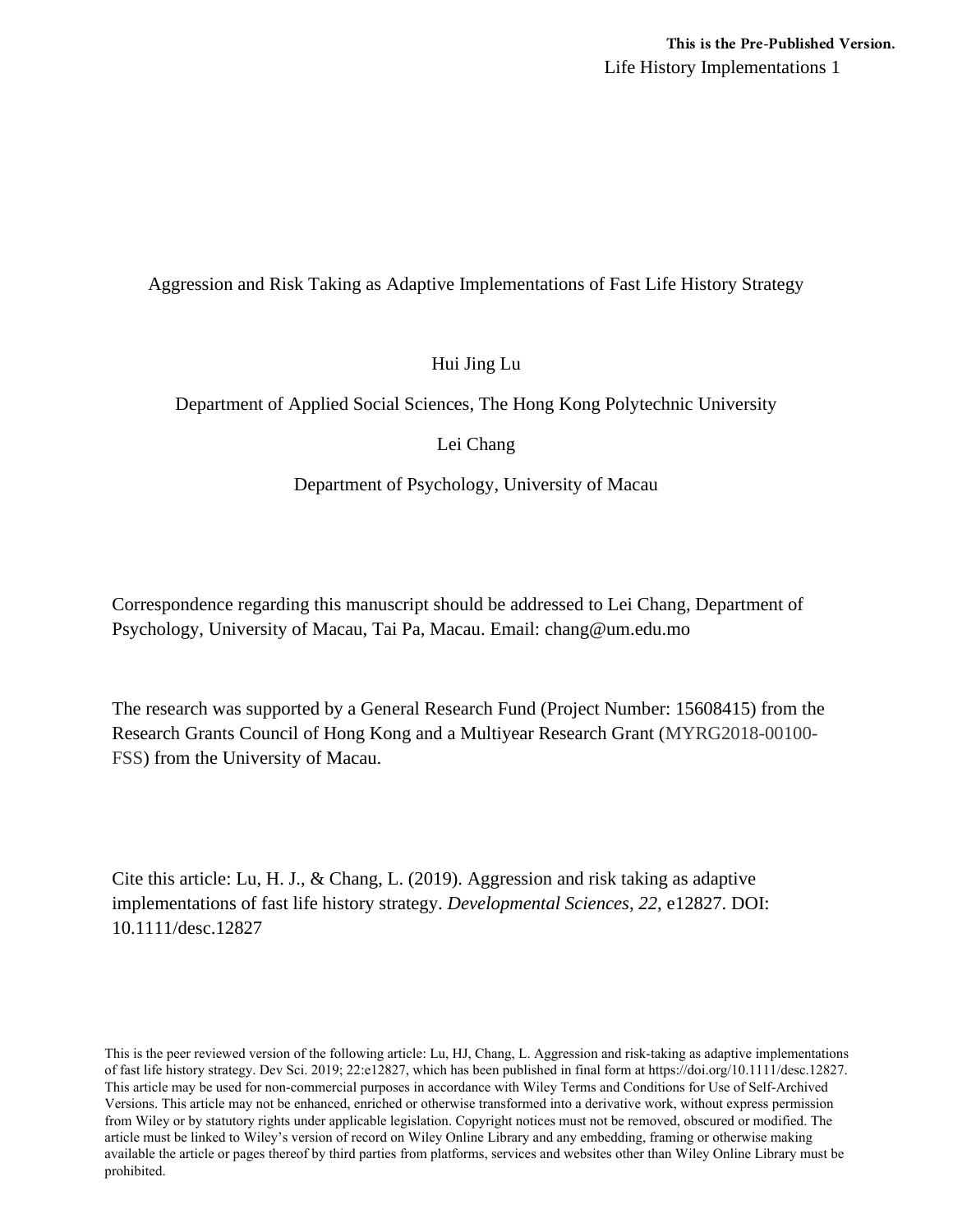Aggression and Risk Taking as Adaptive Implementations of Fast Life History Strategy

## Abstract

Within the evolutionary life history (LH) framework, aggression and risk taking are adaptive implementations of a fast LH strategy to adapt to environmental unsafety and unpredictability. Based on a longitudinal sample of 198 Chinese adolescents living in rural areas, half of whom were separated from their parents, the present study tested LH hypotheses about aggression and risk taking in relation to safety constraints in the childhood living environments. The results showed that proxies of environmental unpredictability, including parental separation, were positively associated with aggression and risk taking and negatively associated with slow LH strategy, which in turn was negatively associated with aggression and risk taking. Children separated from their parents scored lower on slow LH strategies and higher on aggression and risk taking. These findings support the evolutionary assumption that human development responds to safety cues through behavioral implementations of LH strategies.

Keywords: aggression; child and adolescent development; environmental unpredictability; fast and slow life history strategies; risk taking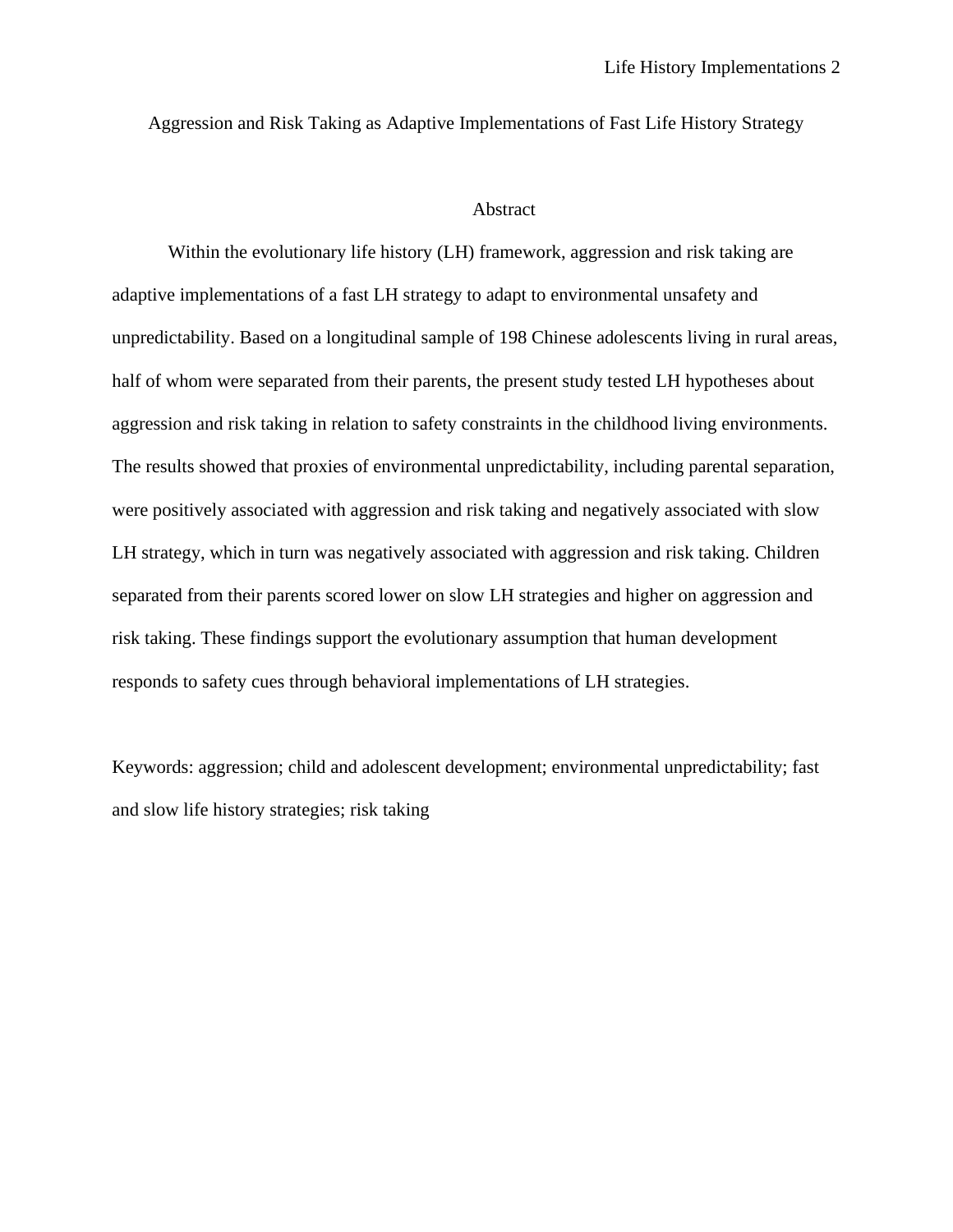### Introduction

Extrinsic risks cause death and disability despite individual organisms' efforts to survive (Ellis, Figueredo, Brumbach, & Schlomer, 2009). Such extrinsic risks as predation, diseases, disasters, intraspecific violence, and their byproduct, parental separation, have posed recurrent safety threats to children and other primates throughout evolution (Bowlby, 1972). In response, humans and other animals have developed covarying sets of psychological and physiological adaptations aimed at regulating the pace of life to elude and accommodate these and other safety constraints. Known as fast versus slow life history (LH) trade-off strategies, the coordinated tuning of physiological and psychological response systems mediates and modulates human development and behavior (Chang & Lu, 2017; Del Giudice, Gangestad, & Kaplan, 2015; Ellis et al., 2009; Stearns, Allal, & Mace, 2008). Within the LH framework, risk taking and aggression are correlated behavioral implementations of a fast LH strategy in response to high extrinsic risks (Figueredo & Jacobs, 2010). In a high- versus low-risk environment, human cognition and behavior tend to be more present- than future-oriented, more risk-prone than risk-averse, and more aggressive than affiliative (de Baca et al., 2016; Zhu, Hawk, & Chang, 2018). When extrinsic risks are low in engendering a more predictable living environment, human cognitive schemata are oriented toward future planning and long-term coexistence, promoting prosocial, affiliative, and risk-averse behavioral patterns (Figueredo et al., 2018). Although many field studies have examined animal LH under different environmental conditions, similar work with humans is more limited in part because relatively uniform and safe modern living conditions do not provide enough downward variations to render LH-prescribed effects. The present study employed a unique population, that of "left-behind" children in rural China who have remained in their hometowns after their parents left to seek employment as migrant workers in cities.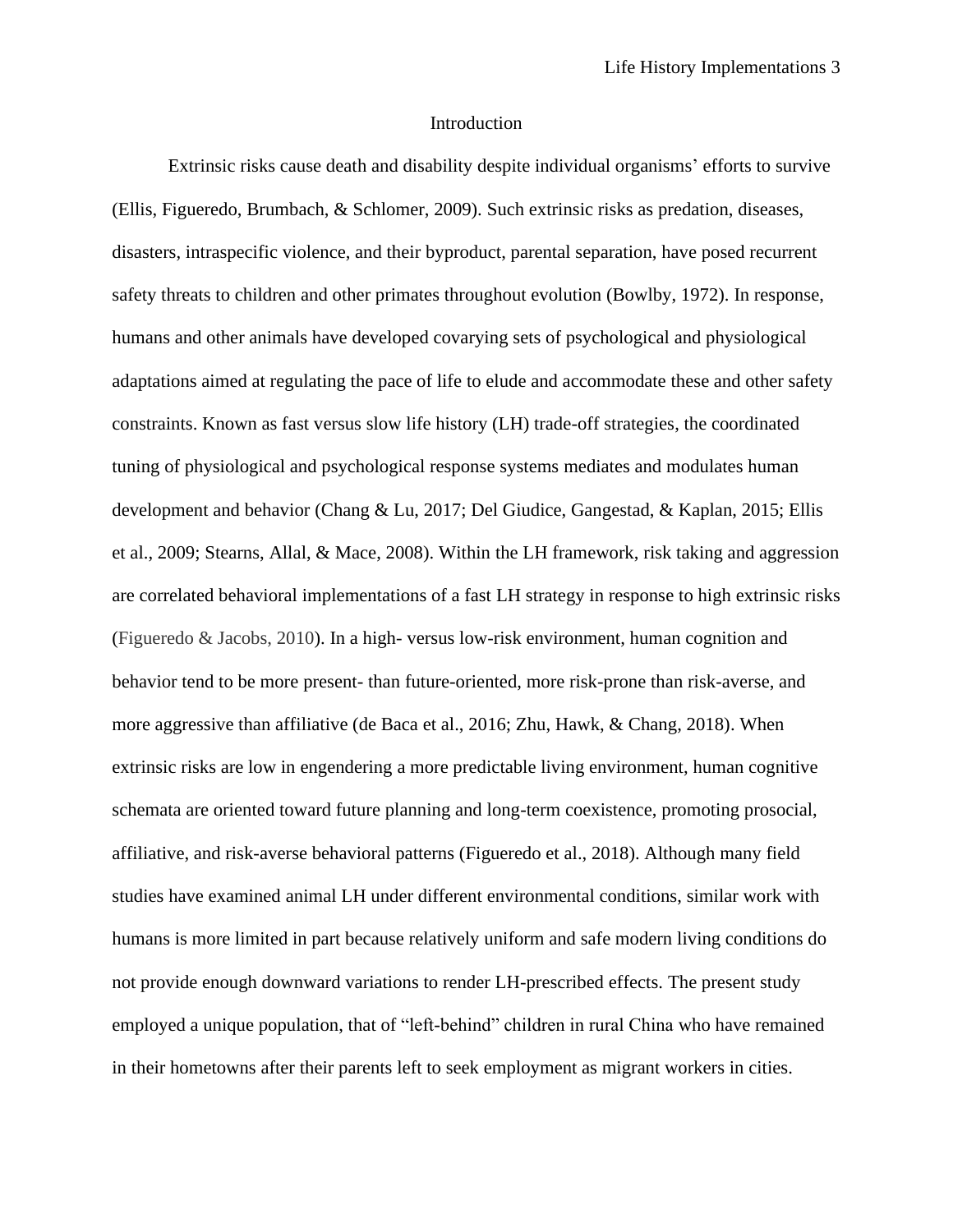Parental separation represents a severe safety threat that creates expanded environmental variations when studying these children along with those living in the same village with intact families. The present study applied an LH approach to investigate contingent associations among childhood living environment, LH strategy, and aggression and risk taking among left-behind and non-left-behind rural Chinese children.

### *Environmental Conditions and Fast–slow LH Strategies*

LH refers to organisms capturing energy from the environment and allocating it to support different life tasks such as physical growth, learning and development, and mating and raising offspring (Ellison, 2017). Food and safety are essential for this energy-gathering process, i.e., life (Chang & Lu, 2017, 2018). However, their acquisition is constrained by stochastic events such as natural disasters, predation, disease, and inter- and intra-specific violence (Ellis et al., 2009). Because these environmental constraints limit energy collection, trade-offs occur among different energy consumption needs—primarily between growth, development, learning, parenting and teaching on one side and mating and reproduction on the other—leading to fast– slow LH trade-off strategies. A fast LH strategy involves rapid growth, early maturation, and active mating efforts, resulting in more offspring with little parental investment. A slow LH strategy is associated with slow growth, late maturation, delayed reproduction in favor of amassing resources, knowledge, and skills that are later converted into parenting and training well-invested, high-quality offspring (Ellis et al., 2009; Stearns et al., 2008). Fast–slow LH strategies are shaped by and continue to respond to environmental constraints involving the acquisition of food and safety. In an unsafe environment presenting risks of death or disability, fast LH strategists who grow quickly, mature early, and produce more offspring are more likely than slow strategists to escape mortality–morbidity postreproductively. A fast LH strategy is thus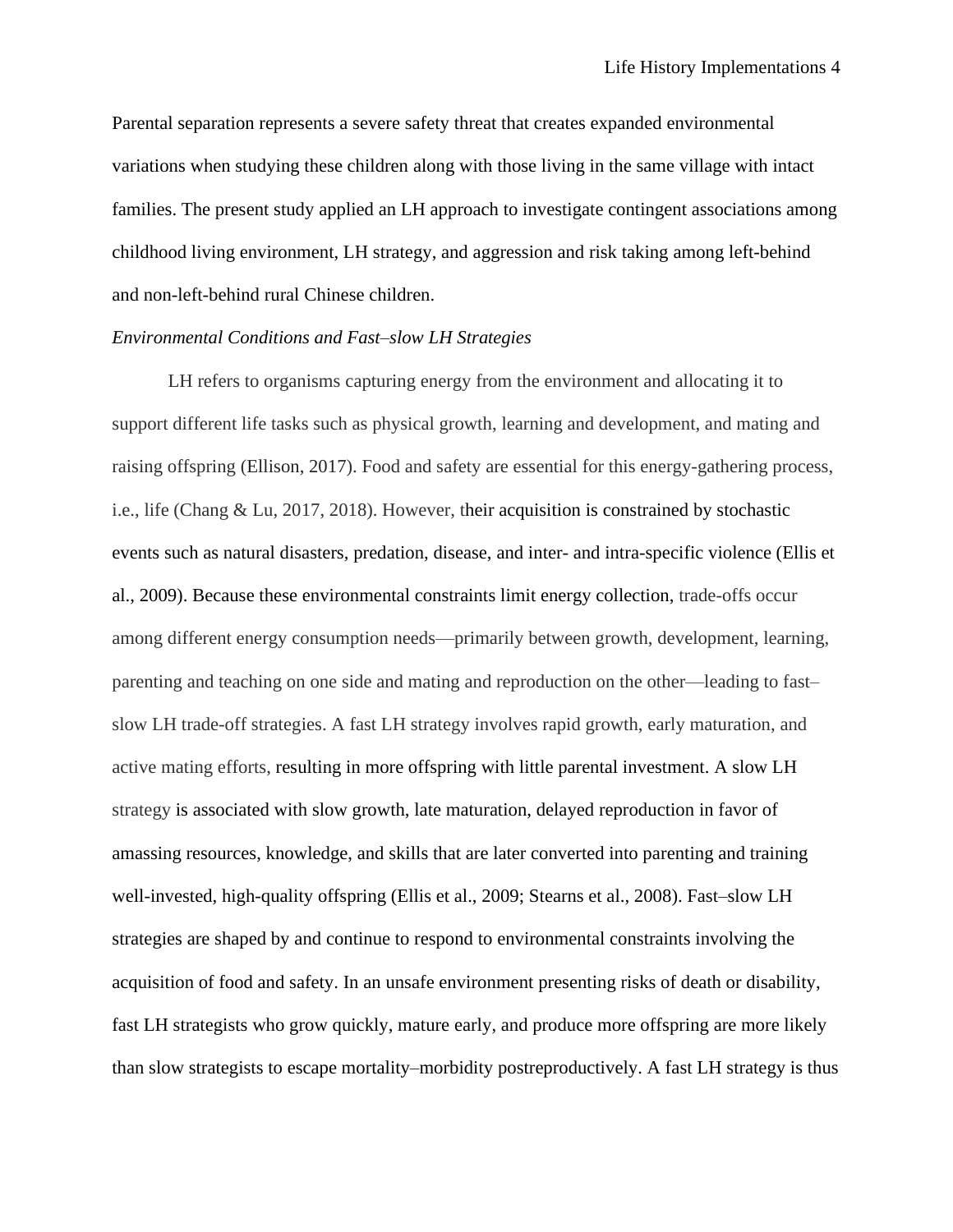selected through these surviving individuals and continues to mediate between the environmental contingencies and developmental and behavioral manifestations. When safety risks are low, thus improving environmental predictability, slow LH strategists who allocate more energy and effort to the physical and mental development of themselves and their offspring will outcompete fast strategists who allocate energy to mating rather than developing themselves or training their offspring. The next generation will sustain the fitness differences, with the parentally wellinvested offspring of the slow strategists outlasting those of the fast LH strategists who, as children, were not taught the necessary skills and knowledge for adult intraspecific competition. Over generations, different environmental constraints related to safety select covarying sets of behavioral and physiological response systems known as fast–slow LH strategies.

The evolutionarily selected coupling of environmental conditions with fast–slow LH trade-off strategies continues to respond to current environments (Pepper & Nettle, 2017) and regulate human behavior and development (Del Giudice & Belsky, 2011). Research showed that the early childhood environment is especially pivotal in activating fast–slow LH strategies (Belsky, Steinberg, & Draper, 1991). Childhood extrinsic risks and unpredictability have been represented by an array of microenvironmental proxies. These include harsh parenting (Mell et al., 2018) and parental absence (Belsky et al., 1991), employment and residential changes, including homelessness (Doom et al., 2016; Masten et al., 2014; Zuo, Huang, Cai, & Wang, 2018), exposure to gangs, violence, and crime (Brumbach, Figueredo, & Ellis, 2009; Upchurch et al., 1999), and low socioeconomic status (SES) (Belsky, Schlomer, & Ellis, 2012), which being associated in many urban areas with drug use, crime, and dangerous neighborhoods represents unsafety more than resource shortages (Chang & Lu, 2018). Both directly and indirectly through child perceived stress (Belsky et al., 1991; Del Giudice, Ellis, & Shirtcliff,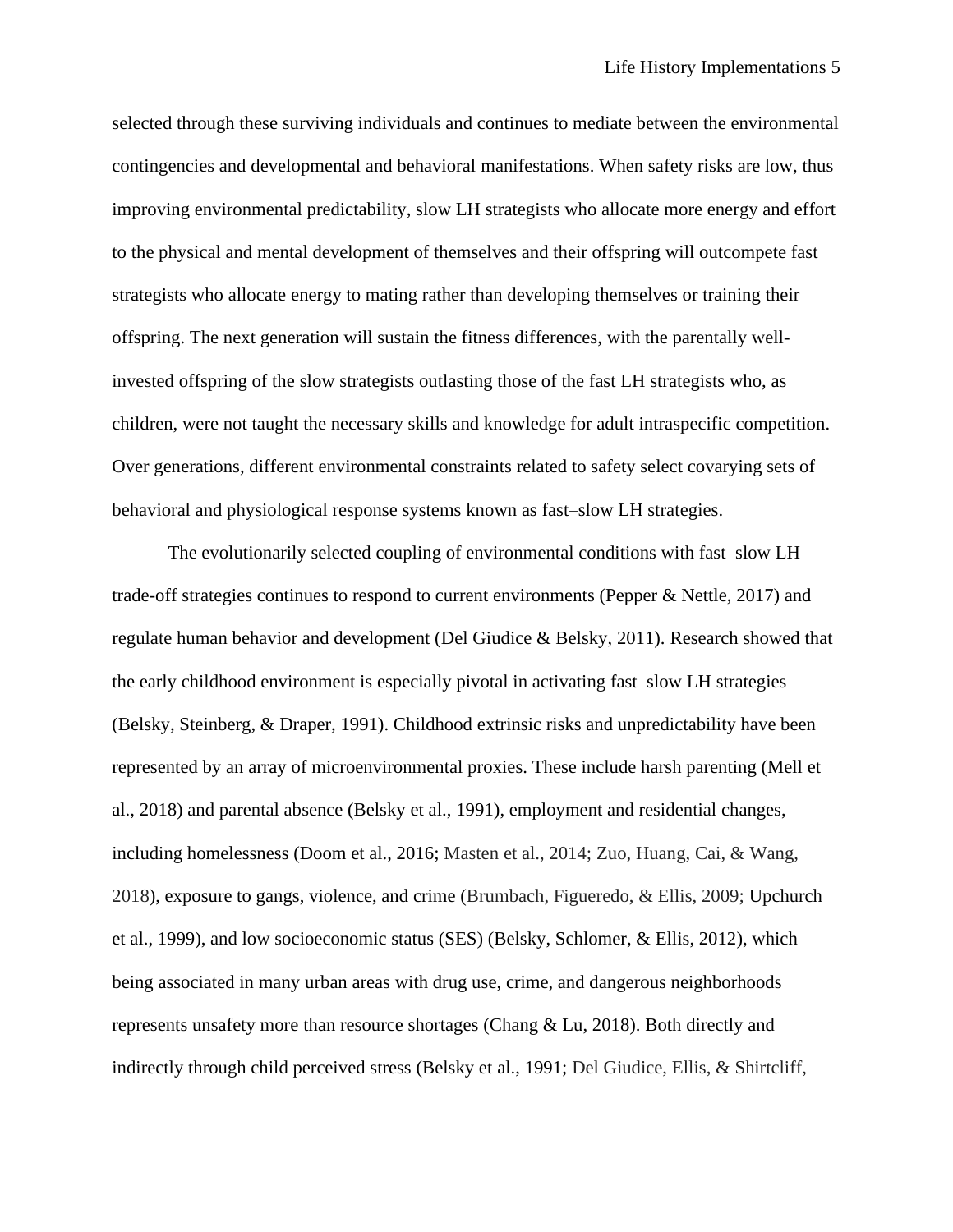2011), these indicators of early environmental unsafety have been associated with fast LH characteristics including early menarche (Belsky et al., 1991), early initiation of sex (Simpson et al., 2012) and higher frequency of sexual activity (Baumer & South, 2001), risky substance use behavior (Brumbach et al., 2009), and aggressive, antisocial, and externalizing behaviors (Chang et al., 2019; Doom et al., 2016; Simpson et al., 2012; Zuo, Huang, Cai, & Wang, 2018). Parental separation has been extensively documented as facilitating fast LH and its corresponding physical effects (e.g., early menarche; Ellis, 2004) and behavioral manifestations (e.g., antagonistic behavior; Ellis et al., 2003; Newcomber & Udry, 1987).

# *Aggression and Risk Taking in Implementing LH Strategy*

The aforementioned fast and slow LH strategies are respectively implemented through physical and behavioral manifestations (Del Giudice et al., 2015). Aggression represents one of two social interactive styles aligned with fast–slow LH strategies (Figueredo & Jacobs, 2010; Figueredo et al., 2018). An aggressive, antagonistic, and more self-centered social strategy focuses on divergent interests with conspecifics, whereas an affiliative, mutualistic, and more other-centered social strategy seeks convergent interests with conspecifics (Figueredo & Jacobs, 2010). Under risky and unpredictable environmental conditions promoting fast LH, humans and other animals pursue opportunistic, antagonistic, divergent-interest sociality to attend to immediate survival needs and discount future interactions or conspecific coexistence. Such social strategies result in crime and violence or disrespecting others and disregarding social propriety all of which inevitably aggravate environmental unpredictability and perpetuate the cycle of fast LH driving antagonistic sociality. With reduced extrinsic risks and increased environmental predictability and controllability, on the other hand, human social schemata orient toward coexistence, cooperation, and orderly competition to maximize resource acquisition through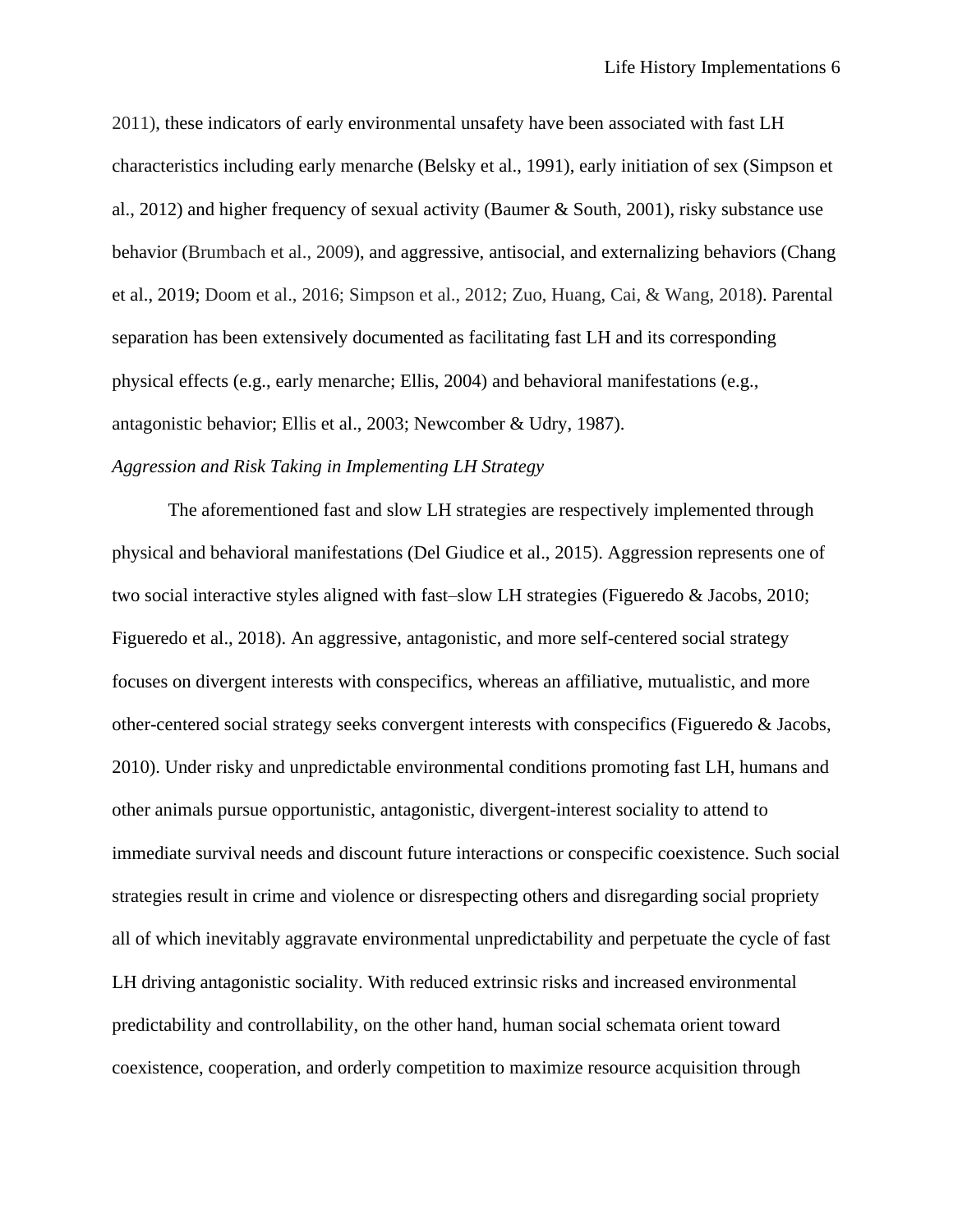collaboration (Chen & Chang, 2012; Zhu et al., 2018; Zhu, Hawk, & Chang, 2019). Crosscultural evidence bolsters the linkage between experiences of environmental unpredictability (e.g., family instability) and antisocial, externalizing behavior (Chang et al., 2019).

Risk taking, which is defined as electing variable outcomes with uncertain losses and gains (March & Shapira, 1992), represents another example of behavioral implementations of fast LH strategy in response to environmental unpredictability. Risk-taking propensity being domain-general (Donovan & Jessor, 1985) supports the LH root of this behavior. Expected losses and gains (i.e., costs and benefits) of risk taking are often displaced over time (Figueredo & Jacobs, 2010), creating short-term gains but long-term losses or long-term benefits but shortterm costs. In a predictable environment that fosters future orientation and life expectancy as part of slow LH, it is adaptive to accept short-term costs in hopes of realizing future gains. Consistent with humans having one of the slowest LH strategies, human socialization has come to advocate long-term thinking and planning by forgoing short-term rewards or hedonic pleasure. However, in an unpredictable environment that presents immediate survival challenges instead of future opportunities, it would be adaptive to implement a fast LH strategy by discounting future costs or losses in favor of current or short-term rewards including hedonic satisfaction. Thus, with fast LH strategic implementation in an unpredictable environment, it is adaptive to increase variance in outcomes that may include possible windfall fortunes, whereas it would be nonadaptive to be invariably risk-averse and discount possible short-term fortunes when there is little certainty of realizing long-term benefits or facing future losses. Empirical evidence supports the LH origin of risk taking. For example, fast LH has been associated with procrastination, specifically betting on the present against the future (Chen & Chang, 2016). Risk taking was associated with perceived future unpredictability and actual environmental adversity (Hill, Ross, & Low, 1997).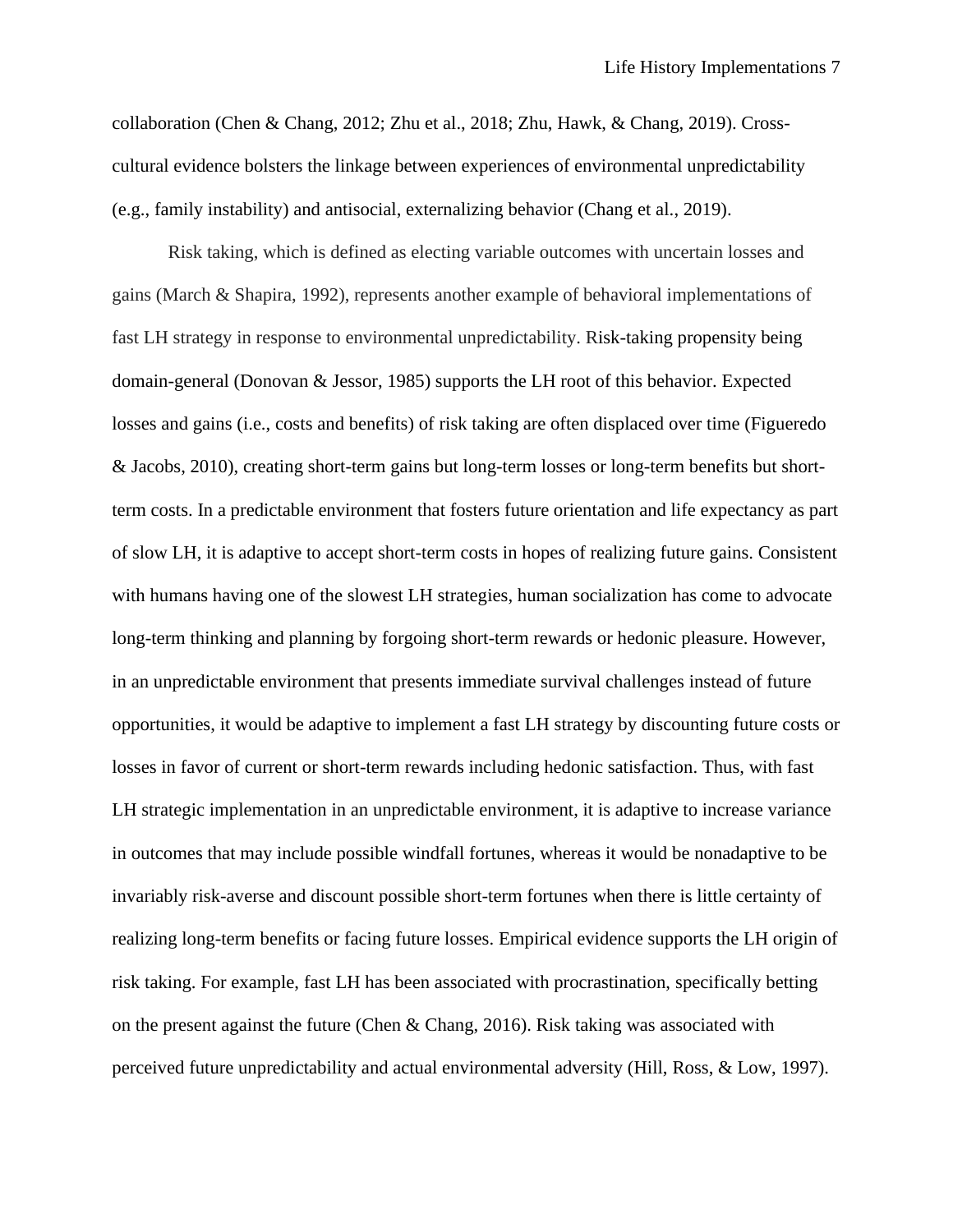Environmental unpredictability as represented by harsh parenting was shown to be correlated with sexual risk taking and other risk-taking behavior (Belsky, Steinberg, Houts, & Halpern-Felsher, 2010). Family unpredictability was correlated with future discounting and risk taking (Hill, Jenkins, & Farmer, 2008), and risk-taking propensity was correlated with subjective life expectancy (Wang, Kruger, & Wilke, 2009).

Fast LH driving aggression and risk taking has been widely observed in other animals. In unpredictable environments characterized by predation or inconsistent food supply, animals are more aggressive toward conspecifics and are bolder and engage in riskier behavior when foraging (Wolf, van Doorn, Leimar, & Weissing, 2007). Boldness and aggression are positively correlated with several fast LH characteristics such as growth and fecundity (Biro & Stamps, 2008), earlier initial reproduction (Réale et al., 2000), and reduced parental care (Duckworth & Badyaev, 2007) among various species of ungulates, rodents, fish, birds, and insects (Biro & Stamps, 2008). These positive associations are stronger among populations facing many predators than in those with little history of predation (Biro & Stamps, 2008; Stamps, 2007). For example, populations of the Trinidadian guppy living downstream under high predation pressure adopt a fast LH by exhibiting an earlier age and smaller size at maturity, shorter interbrood intervals, and higher mating frequencies, compared with conspecifics living upstream (Reznick et al., 1996). In a separate study, these guppies were found to be bolder and more aggressive than upstream populations and risked feeding in the presence of predatory signs (Fraser & Gilliam, 1987). Among wild and captive great tits, faster LH birds have been reported to be bolder, more aggressive, and faster. They have also been observed to be superficial foragers who dared to venture to the edges of a habitat, approach unfamiliar objects, and take risks by feeding in close proximity to predators (Beauchamp, 2000; Marchetti & Drent, 2000; Verbeek et al., 1994). By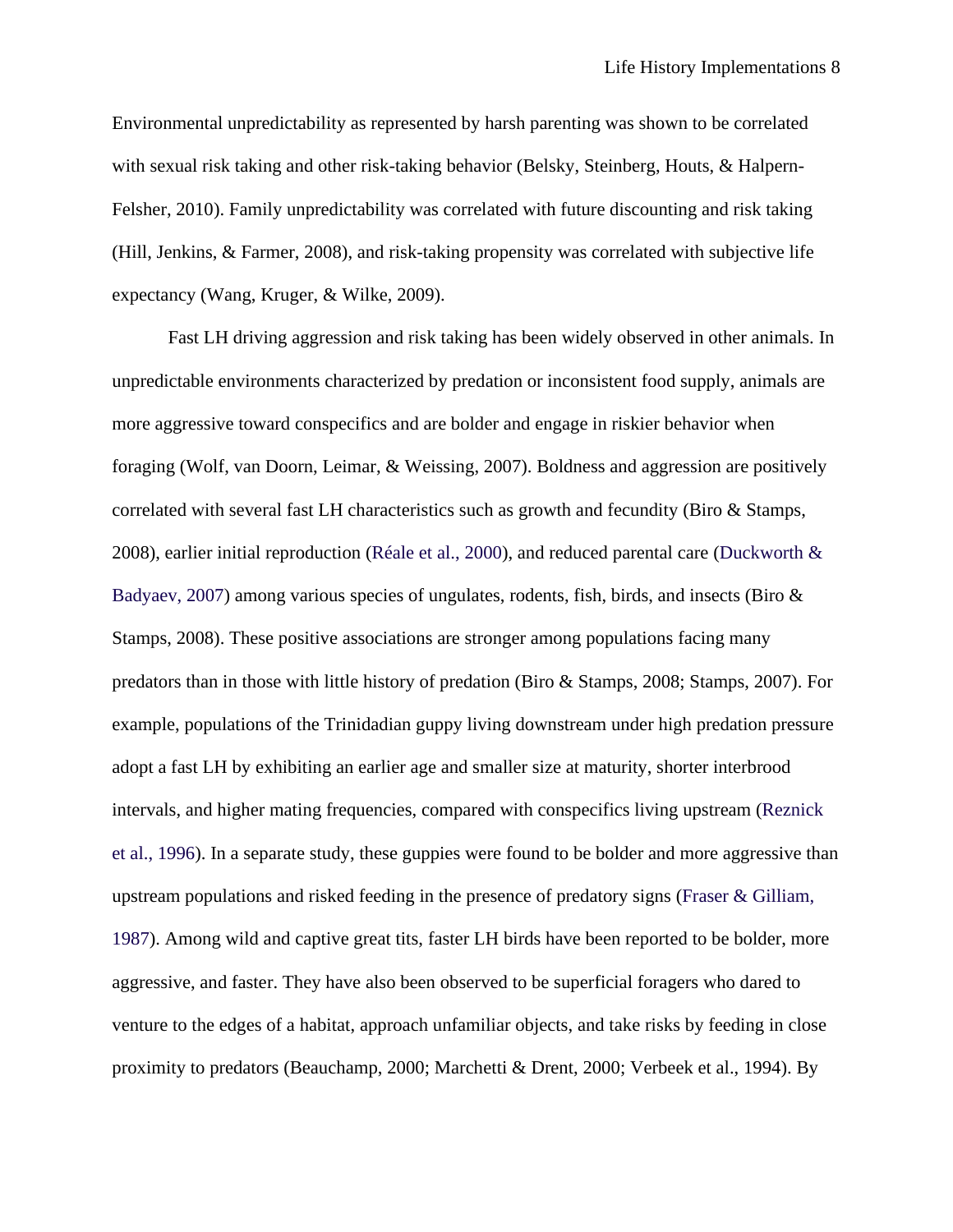contrast, slower-LH individuals tend to be risk-averse and socially affiliative, preferring to forage together in safer habitats (Kurvers et al., 2010).

## *Gender Differences Stemming from LH*

The LH perspective on aggression and risk taking also explains the widely observed gender differences in these two behaviors. Men are more aggressive and more willing to take risks than women because males are faster LH strategists than females in most animals including humans (Hill, Ross, & Low, 1997). One of the trade-offs distinguishing fast and slow LH concerns mating and parenting. Parental investment represents a slow LH strategy, whereas a fast LH strategy prioritizes mating over parenting (Del Giudice & Belsky, 2011). In most species, obligatory parental investment positions females as the parental investing sex and compels males to compete for access to female parental investment (Trivers, 1972). Two forms of sexual competition or selection ensue mainly among males (Darwin, 1871). Intrasexual competition drives aggression and other physical (e.g., body size, muscularity, and physical strength; Puts, 2010) and behavioral characteristics (e.g., formidability and competitiveness; Lu, Wong, & Chang, 2017; Lu, Zhu, & Chang, 2015). Intersexual selection leads to risk taking and other features, nearly exclusively in males (Lu et al., 2015). The stark sex dimorphism in physical and behavioral attributes, such as aggression and risk taking, prompted Darwin to differentiate sexual selection from natural selection (Darwin, 1871; Hill, Ross, & Low,1997). In this light, men are more aggressive and prone to risk taking than women because of the added sexual selection pressure that drives male animals into a fast LH track to compete for parental investment through intra- and inter-sexual competition.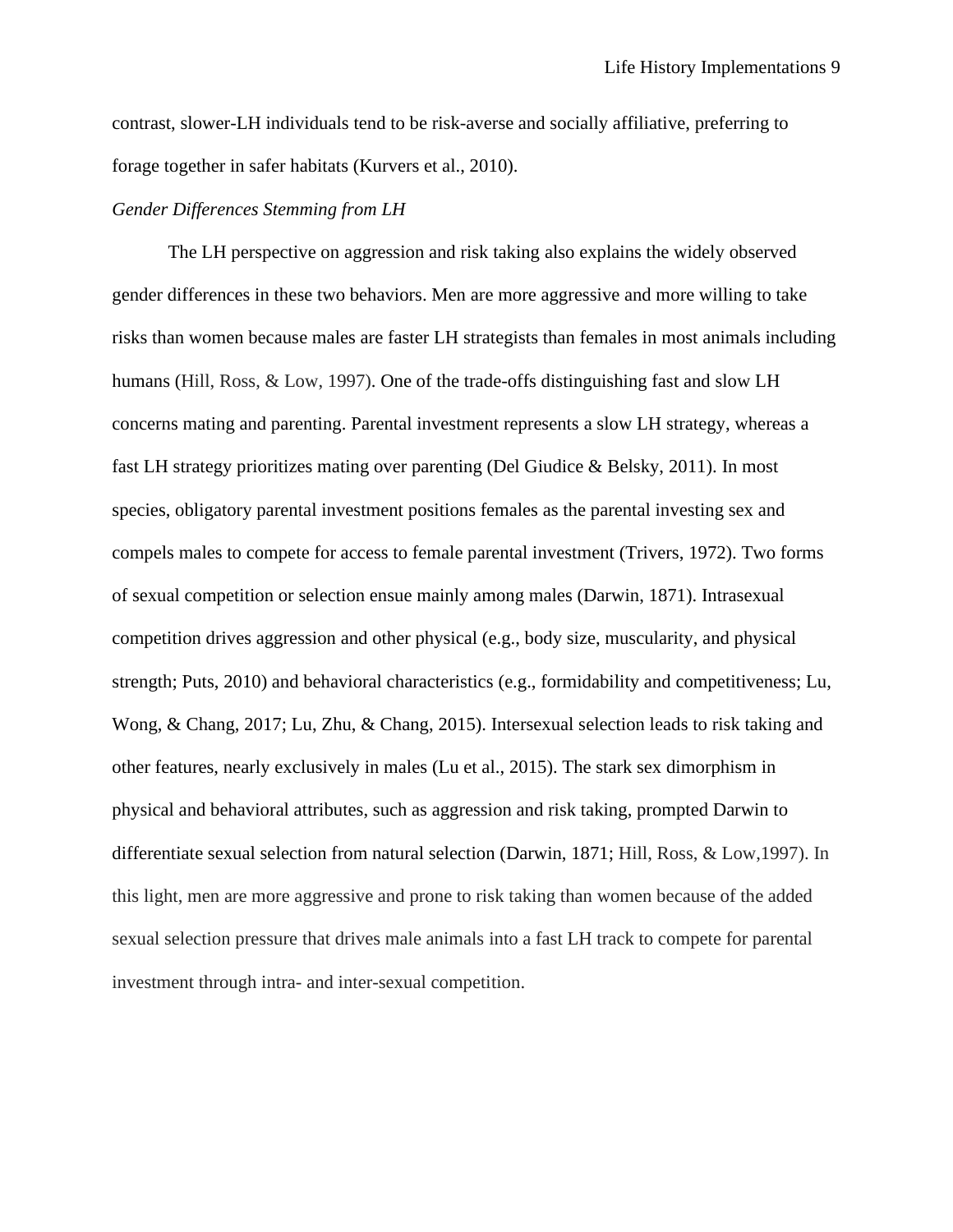# *Present Study*

We tested the above LH theorizing in a model (Figure 1) that predicted longitudinal associations among the following factors: extrinsic risks associated with the childhood living environment, measured from children's self-reports and their guardians' reports at Time 1, when participants were 11 years old on average; LH strategy in the direction of slow LH, obtained from child reports at Time 2 (18 months later), when participants were close to 13 years old; and aggression and risk taking, measured by self-report and experimental tasks at Time 3 (10 months later), when participants were nearly 14 years old. The modeling test was conducted based on a longitudinal sample of 198 rural Chinese adolescents, half of whom were left-behind children separated from their parents. We also conducted mean comparisons between left-behind and non-left-behind adolescents in terms of aggression, risk-taking, and LH variables and examined the main effect and interaction effect involving gender in relation to aggression and risk taking.

#### Method

### *Participants*

The sample was taken from a randomly selected rural county in Henan Province, which registers the highest number of left-behind children in China (National Women's Confederation, 2013) and one of the lowest per capita incomes (National Bureau of Statistics, 2016). Based on power analysis, we targeted 100 left-behind children and 100 non-left-behind children. Leftbehind children were those whose parents had been repeatedly absent for at least 6 months per absence for 3 years or longer at Time 1 of the three data collections of the present study, and non-left-behind children were those who had not been apart from either parent for more than 6 months at a time. At Time 1, the sample contained 109 left-behind (69 male) and 105 non-leftbehind (59 male) children, and their parent and nonparent guardians. The average ages of the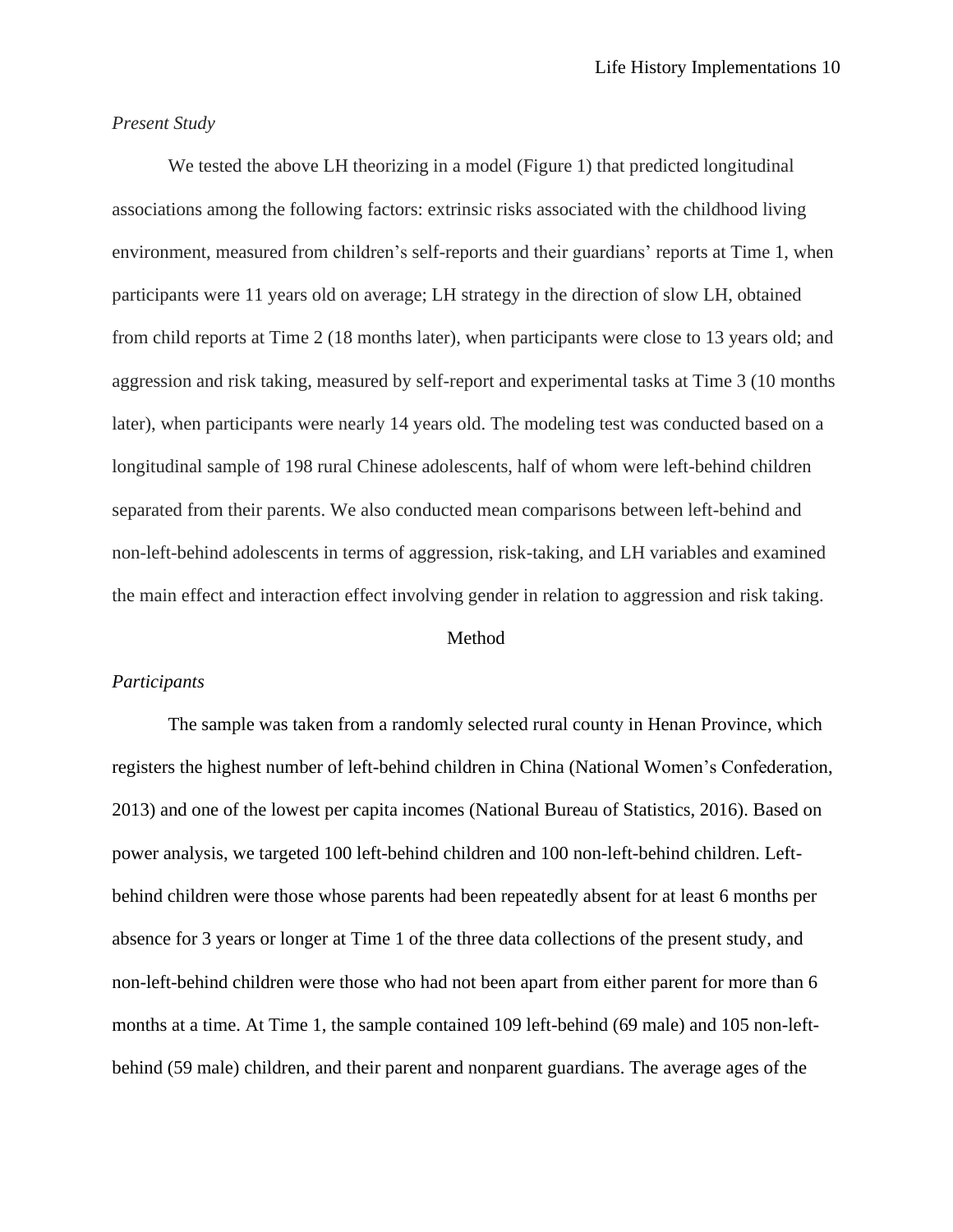left-behind children were  $10.78$  (*SD* = 0.74) and were  $10.69$  (*SD* = 0.85) of the non-left-behind children. At Time 1 of the three data collections, guardians of non-left-behind children who were interviewed were primarily mothers (49.04%) and the rest were fathers (22.12%) and grandparents (28.84). The interviewing guardians of left-behind children were mainly grandparents (65.43%) and the rest were mothers (12.15%), fathers (9.28), and others (1%). The average ages of the guardians at Time 1 were 55.89 ( $SD = 11.29$ ) for left-behind and 44.18 ( $SD =$ 10.71) for non-left-behind children. Time 2 data collection was conducted 18 months later, when the sample contained 103 (67 male) left-behind and 100 (54 male) non-left-behind children. The sample contained 101 (66 male) left-behind and 97 (51 male) non-left-behind children at Time 3 or the final data collection which was conducted 26 months after the initial data collection. Retention rate was high at 94%. Participants who provided complete data across three times did not differ from the initial sample on any of the measures used in the study. The gender ratio was compatible to that of the local population, which had more boys than girls overall and more boys among left-behind children.

#### *Data Collection Procedures*

At Time 1, measures were collected from the participating children and their legal guardians through face-to-face interviews conducted individually between a participant and a same-sex interviewer. Two interviewers from Hong Kong who were blind to the purpose of the study conducted the interviews. The interviewers being from a different region from the participants' helped to disinhibit responses. The structured interview involved the interviewer reading standardized questions to the participants and recording their answers. The interview which lasted one hour was conducted in participants' homes. A participating child and the guardian were interviewed separately to ensure privacy. The interview procedures and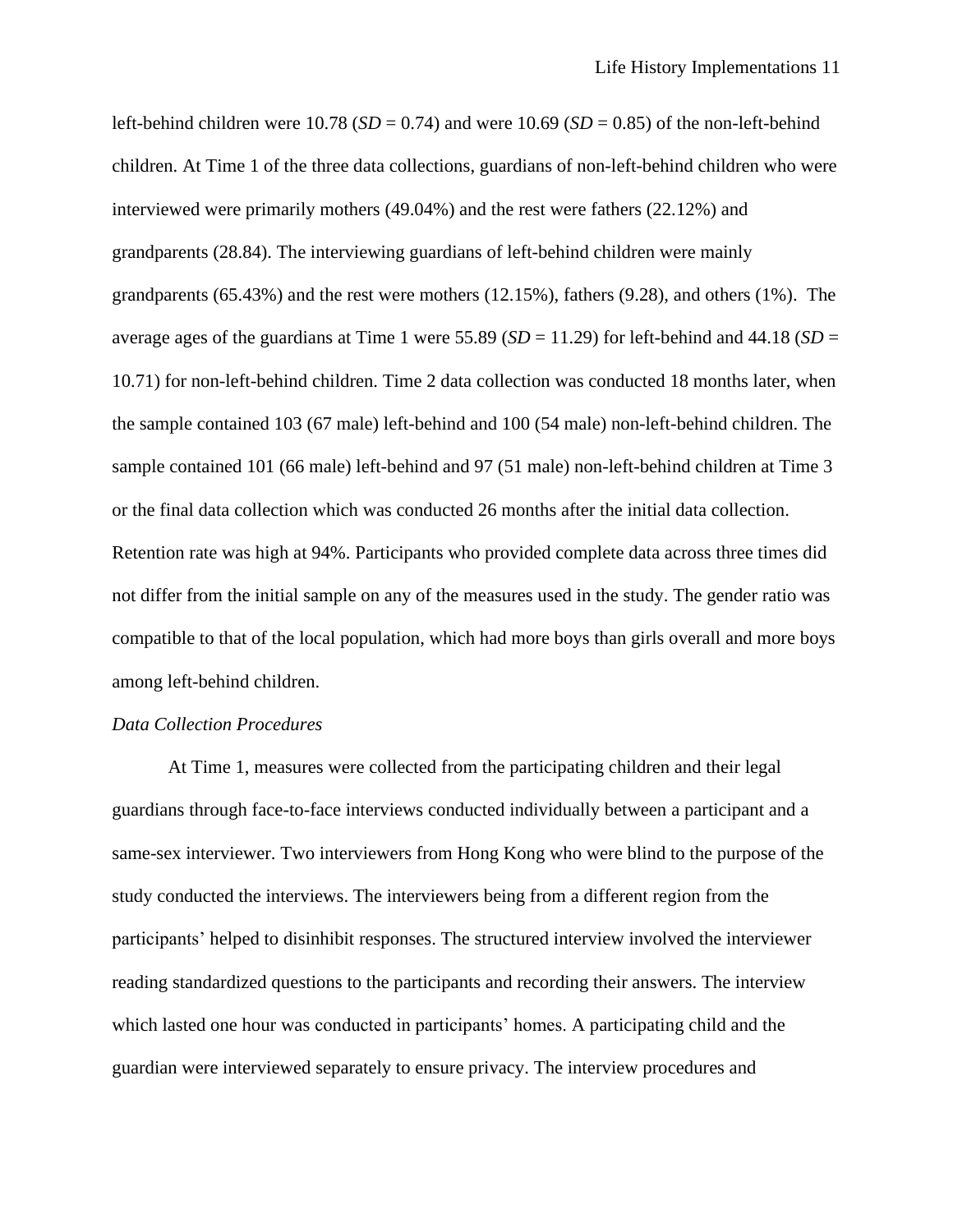questionnaire content were approved by the Institutional Review Board of the concerning universities. Legal guardians provided written informed consent, and children provided assent. At Time 2, measures were obtained from the children, who were then adolescents, and from the adolescents' homeroom teachers through self-response questionnaires. At Time 3, measures were obtained only from the adolescents through self-response questionnaires and computer games. For all three data collections, children or adolescents were given small gifts and adults were given modest monetary compensation to thank them for their participation.

# *Measures of Extrinsic Risk and Unpredictability from Children and Guardians at Time 1*

*Paternal Absence*. Each guardian estimated the amount of time that each parent spent away from the child for instances of 6 months or longer. This formed a continuous measure of parental absence.

*Chaos at Home*. The guardians responded to the Confusion, Hubbub, and Order Scale (Matheny Jr et al., 1995) to measure confusion, chaos, and disorder at home (e.g., "It's a real zoo in our home," "The atmosphere in our home is calm" (reverse coded), and "You can't hear yourself think in our home"). The guardians responded to these questions on a 6-point scale ranging from 1 (strongly disagree) to 6 (strongly agree) to describe the family's home environment when the child was growing up. Items were worded or reversely coded in the direction of chaos and disorder. Cronbach's  $\alpha$  internal consistency reliability estimate was 0.83.

*Negative Life Events*. The interviewers asked each child to recall and report the number of times he or she ever experienced such negative life events as "severe illness," "accidents or injuries," "death or injuries of important persons" and other traumatic or negative events, which were adapted from the Social Readjustment Rating Scale (Holmes & Rahe, 1967). The total number of recalled events was used to indicate the construct.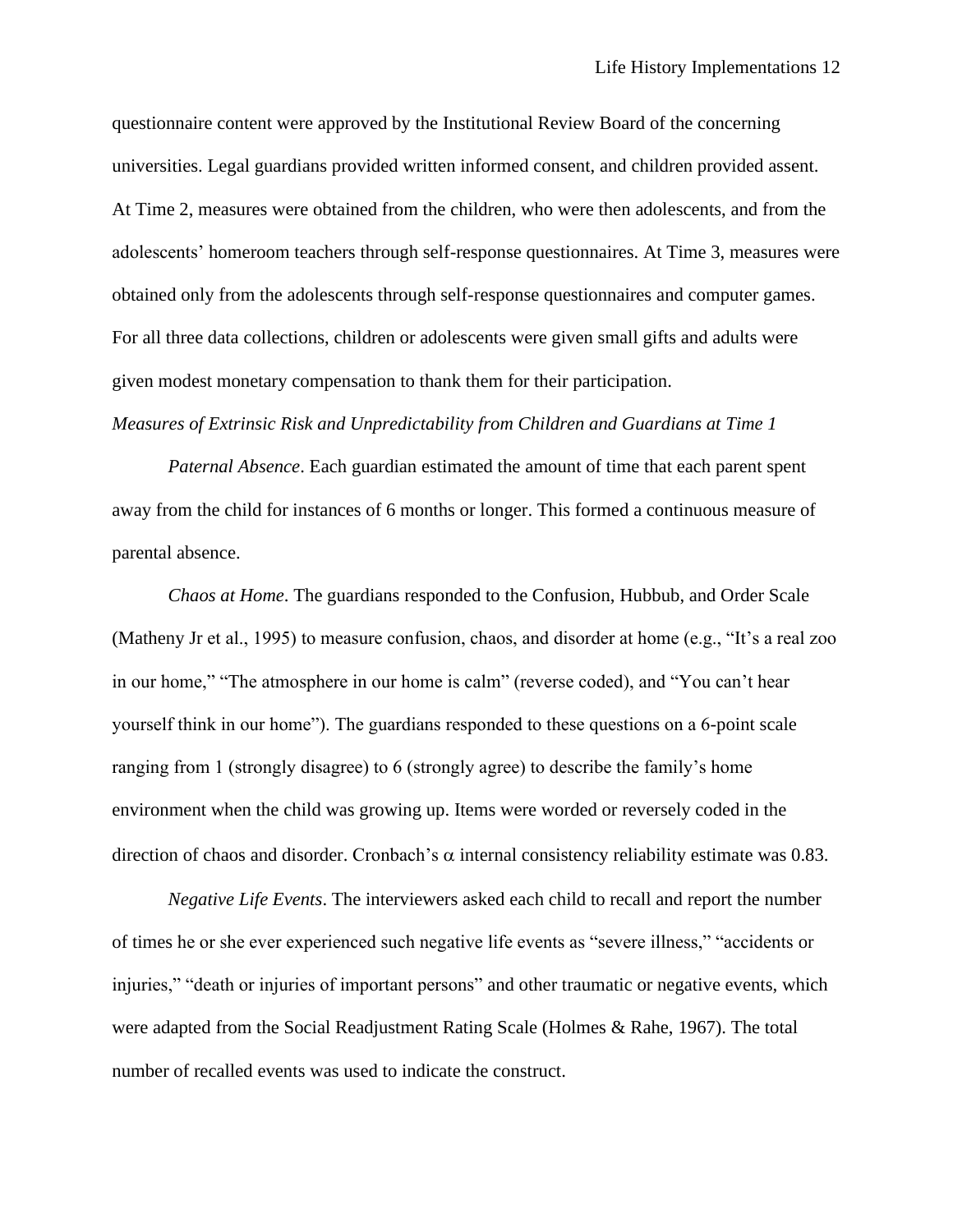*Child-Perceived Stress*. We compiled 12 items from the literature (e.g., Goodman, 1997) to measure self-perceived stress (e.g., When I was growing up, they (my parents or people I lived with) fought a lot; they were not around; we always had dinner together). The items were rated on a 6-point scale ranging from 1 (none of the time) to 6 (all of the time). Items were worded or reversely coded in the direction of perceived stress. Cronbach's  $\alpha$  internal consistency reliability estimate was 0.62.

### *Adolescent Measure of LH Strategy and Teacher Rating of Aggression at Time 2*

*Slow LH Strategy.* The most widely used measure of LH strategies has been the 20 item Mini-K which, developed from the Arizona Life History Battery (Figueredo et al., 2007), measures the behavioral and cognitive aspects of LH strategies on a single continuum in the direction of slow LH (Figueredo et al., 2006). Some items were modified to better fit the Chinese rural adolescent population (e.g., I have a close relationship with my primary caregiver; I believe love is based on emotional closeness more than physical attraction). Adolescents responded to the questions on a 6-point scale ranging from 1 (*strongly disagree*) to 6 (*strongly agree*). Cronbach's  $\alpha$  internal consistency reliability estimate was .77.

*Aggression (Teacher Rating).* The home classroom teachers reported on aggressive and antisocial behavioral problems of each adolescent by using 20 items selected from the Youth Report of Behavior Checklist (Achenbach, 1991; e.g., got into fights; hit others; caught bullying others). A 5-point scale ranging from  $0 =$  "never" to  $4 =$  "very often" registers the frequency a student engaged in each of these behaviors. Cronbach's  $\alpha$  internal consistency reliability estimate was 0.86.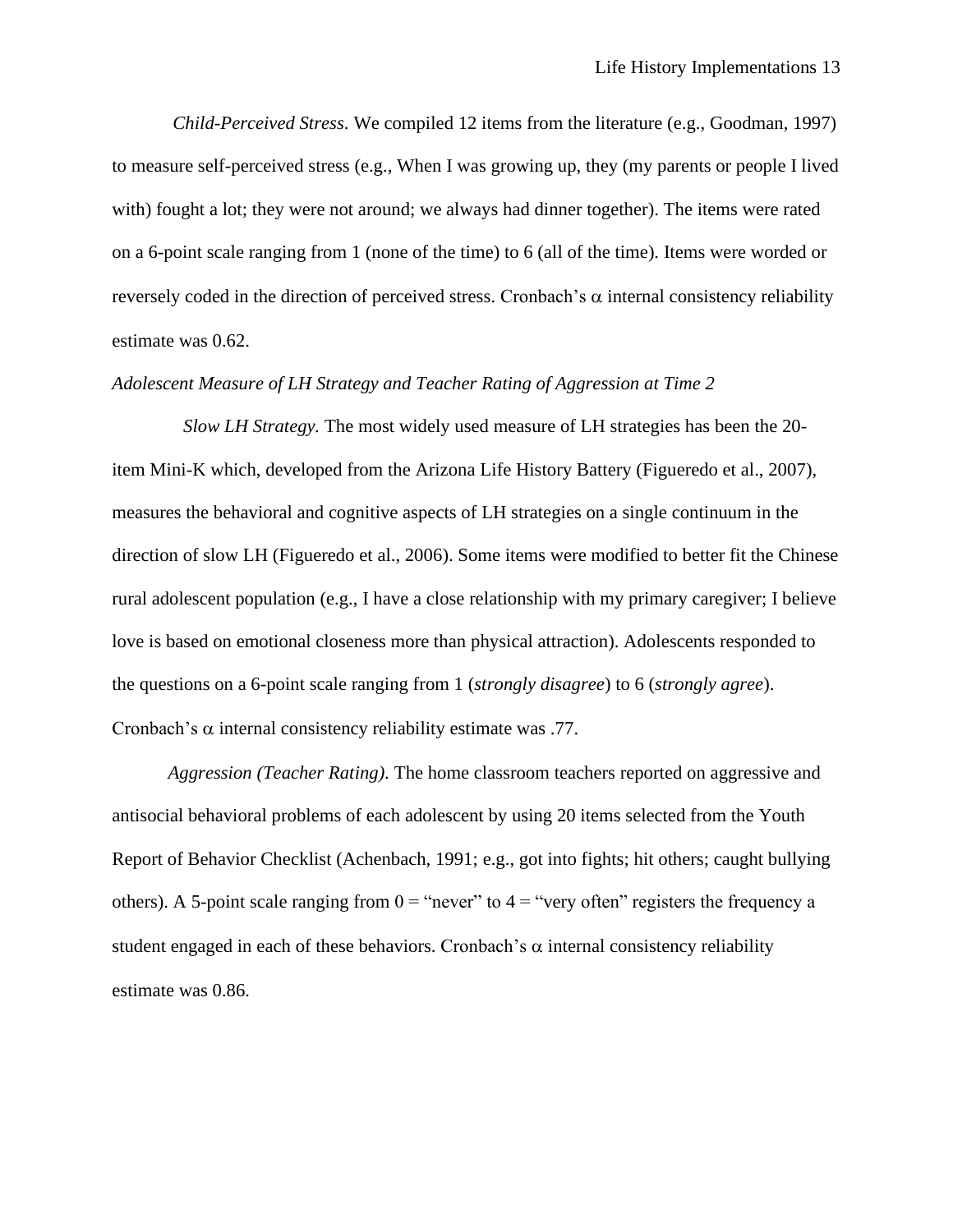# *Adolescent Measures of Aggression and Risk Taking at Time 3*

*Aggression (Self-rating)*. Adolescents completed 32 items of the Youth Self Report of the Achenbach's Behavior Checklist (CBCL, Achenbach, 1991) to measure aggression and externalizing behavior (e.g., "argue a lot," "scream a lot," and "threaten people"). A 6-point frequency rating scale was used, ranging from 1 (*never*) to 6 (20 or *more times*). Cronbach's  $\alpha$ internal consistency reliability estimate was .94.

*Risk Preference*. Following the literature (e.g., Duell et al., 2016), we adapted a selfreport measure of risk preference from the Benthin Risk Perception Scale (Benthin, Slovic, & Severnson, 1993). The scale has 11 risky activities about each of which respondents answer a series of questions. These answers form the measurement of different aspects of risk taking behavior. We used eight risky activities that were deemed relevant to the rural Chinese adolescent population. These were smoking cigarettes, drinking alcohol, taking a ride by a drunk driver, vandalizing property, going to dangerous places, stealing from stores, engaging in gang fights, and using weapons to threaten someone. About each of the eight activities, adolescent respondents answered the following four questions on a 4-point scale: "How scary are the things that could happen?" (1 = *not scary at all;* 4 = *very scary*; reverse coded); "To what extent are you at risk of something bad happening?" (1 = *very much;* 4 = *not at all*); "How would you compare the benefits of this activity with the risks?" (1 = *the risks are far greater than the benefits;* 4 = *the benefits are far greater than the risks*); "If something bad happened because of this activity, how serious would it be?"  $(1 = not at all serious; 4 = very serious; reverse coded)$ . The average of the four ratings over eight activities formed the construct, with a higher score indicating a greater inclination to take risk independent of the actual opportunity to do so (Duell et al., 2016). Cronbach's  $\alpha$  internal consistency reliability estimate was 0.94.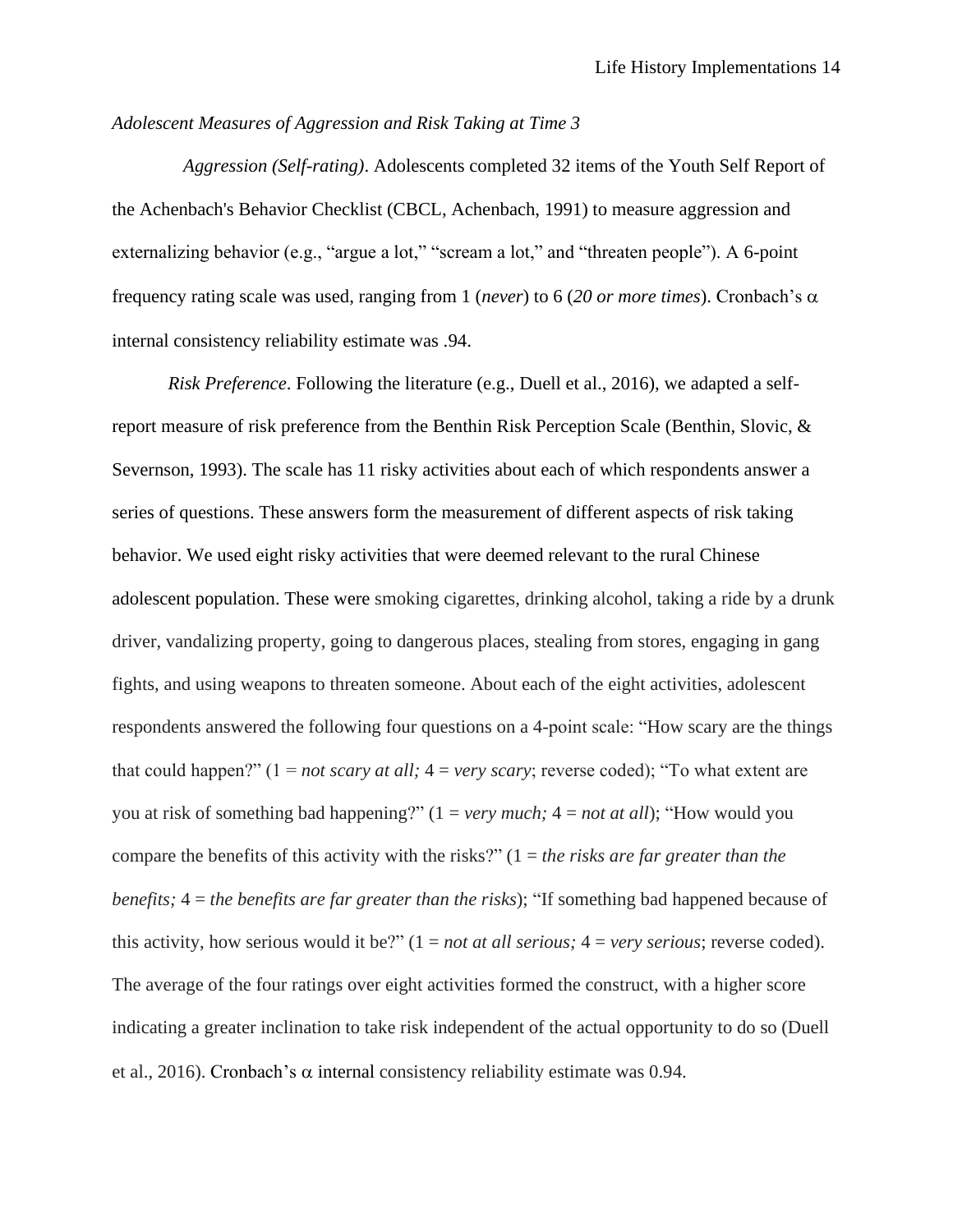*Balloon Task.* Following the literature (e.g., Duell et al., 2016; Hunt et al., 2005), we adapted the Balloon Analogue Risk Task (Lejuez et al., 2002) that measures risk taking in a computer game context. The computer task is for a player to inflate balloons to win points (inflation points). In the present study, there were 20 trials of balloon inflations, presented in a random order. Each participant completed the computer task in a quiet room with an experimenter staying in the room but not watching the participant playing. The experimenter first demonstrated to a participant how to inflate a balloon, illustrated scenarios of balloon exploding and no points being awarded and balloon not exploding and inflation points being awarded, and explained to the participant the rules of accruing points in four demonstration trials. To motivate a participant to gain as many points as possible, the experimenter told him/her that the final reward he/she would receive was based on the inflation points that were gained from the balloon inflation game, although eventually all participants received the same reward. An adolescent participant inflated each balloon by pressing down continuously or tapping the space bar. The participant could see on the screen the inflation points being accrued as he/she inflated the balloon. The participant could stop inflating at any time and the accrued inflation points of a balloon would be awarded to the participant. The participant could continuously inflate the balloon until it exploded and all the accrued points from the balloon would be taken away from the participant. Each balloon has a different maximum inflation point at which it explodes. In the present study, the maximum inflation points across the 20 trials ranged from 12 to 69. Risk taking is operationalized as the ratio between the player's inflation points accrued from a balloon and the balloon's maximum inflation points, with a ratio of 1 being maximum risk taking. Following the original design (Lejuez et al., 2002), we used three indices to measure risk taking in the present study: (1) Exploded Balloons, which was the total number of exploded balloons;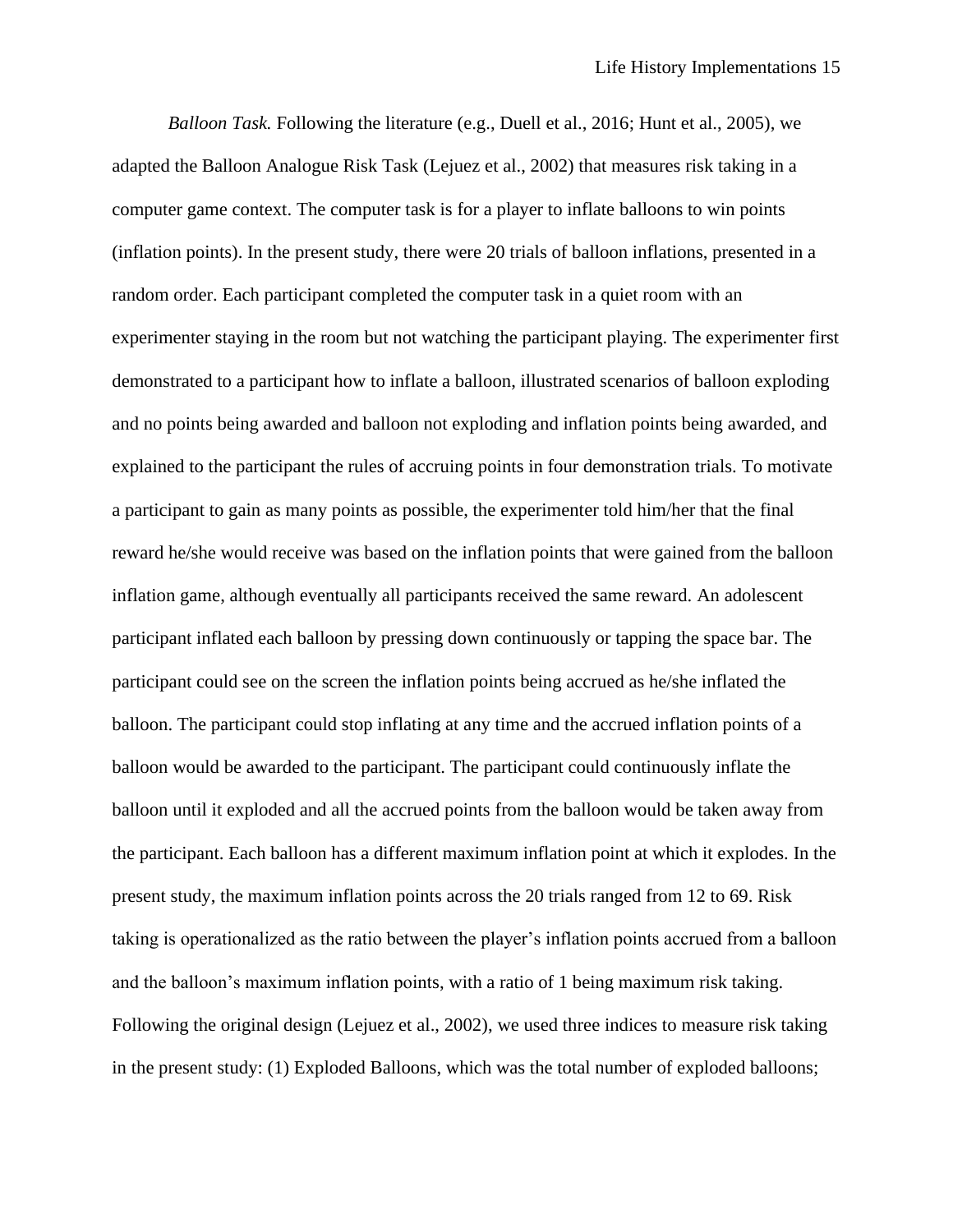(2) Non-Exploded Inflation Points, which was the average inflation points of the non-exploded balloons across 20 trials; (3) Inflation Ratio, which was the average inflation ratio across 20 trials (i.e., the inflated size of a balloon divided by its maximum inflation points, which, for exploded trials, equals 1). The first index was a primary dependent measure of BART (Hunt et al., 2005; Lejuez et al., 2002). The second index that was calculated based on balloon inflations that did not explode represented "an index of a more adaptive (nonpunitive) form of risk-taking behavior," whereas the first one represented "an index of a more maladaptive form of risk taking" (Hunt et al., 2005) because risk exceeded an acceptable level (i.e., explosion) and received punishment (i.e., loss of points or money). The third index is recommended for assessing risky behavior and risk-taking disposition among children (e.g., Duell et al., 2016). For the structural equation modeling analyses to be reported in the next section, we used a composite by taking the mean of the three indices, after z-standardization, to form one indicator of risk taking. Cronbach's internal consistency reliability estimate of the composite score was .93.

*Stoplight Task.* We used the Stoplight computer game (Steinberg et al., 2008) to provide another behavioral measure of risk taking. In this computer task, the player is asked to "drive" a car to a party at a location that requires passing through 20 traffic intersections. The goal is to pass through the 20 intersections using as little time as possible. The player's vantage point is a driver sitting at the wheel and the traffic intersection marked by a traffic light approaching. The player cannot control the speed of the car and the brake can be applied (by pressing the space bar) only after the yellow light is on. The player is told that, when the traffic light at an intersection turns yellow, the player must decide whether or not to apply the brake to stop the car with three possible outcomes: if the brake is used before the light turns red, the car will stop safely and the player will waste 3 s to wait for the traffic light to cycle back to green; if the brake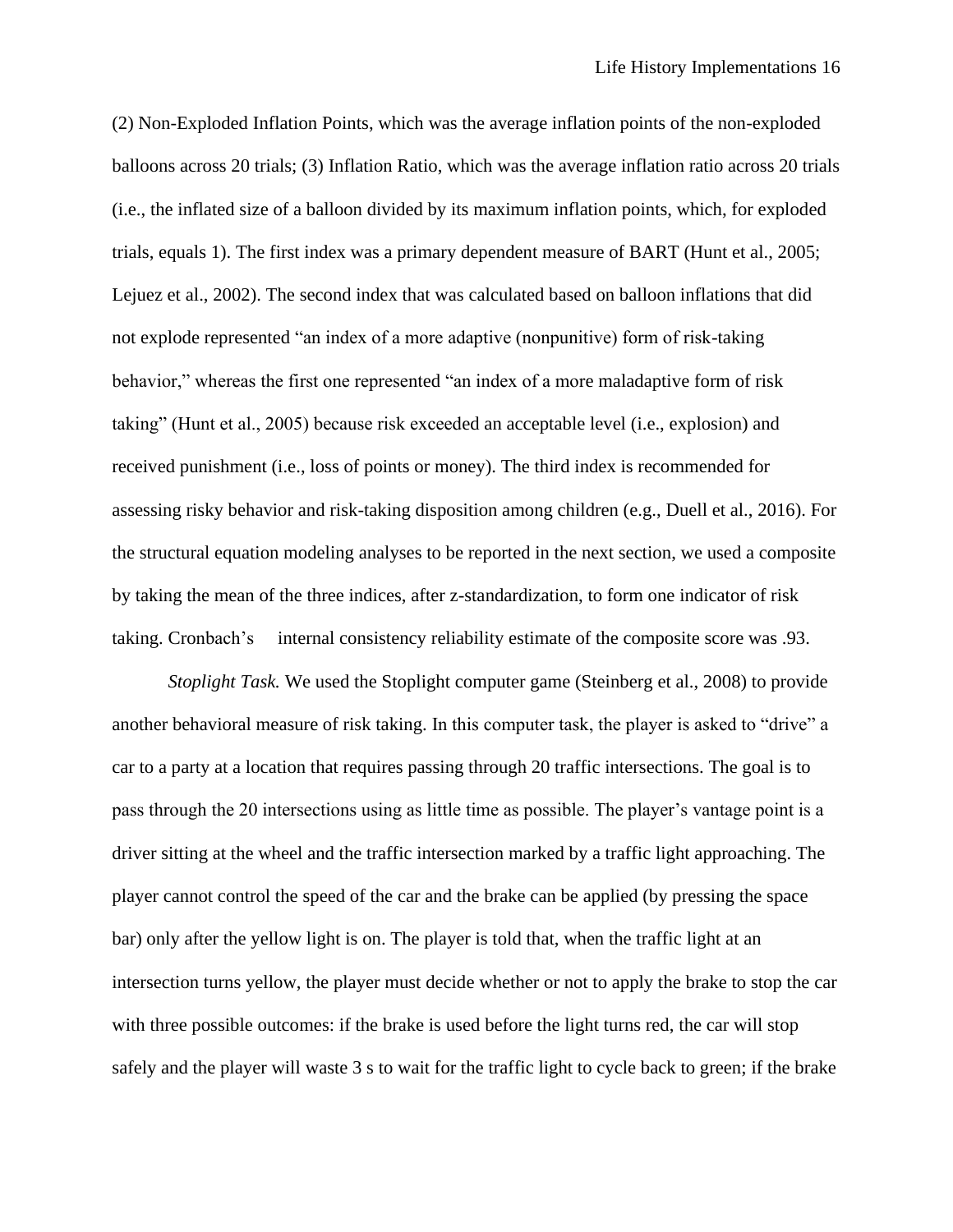is not used or is applied too late, the car will crash into another car and the player will waste 6 s for the crash to be cleared (the player can hear the assimilated sound when crashing with another car); if the brake is not used and the car passes through the intersection successfully, the car will not crash and the player will waste 0 s. The latency between the yellow and red light varies among the 20 intersections, with some being long enough for players to pass through the intersection if they so decide and with others presenting different probabilities or difficulties of avoiding a crash.

A participant played in a quiet room with an experimenter staying in the room but not watching the participant playing. Before a participant started the game, the experimenter demonstrated to the participant how to brake and illustrated scenarios of safe braking, successfully running the red light, and running the red light resulting in a car crash. No individualized reward was provided to the participants who received a final reward at the end of the task. However, participants were explicitly instructed to go to the destination as fast as possible, and there was a clock on the screen showing time counting down from 5 minutes, while participants heard the sound of the clock ticking. Data were not used from one of the 20 intersections which was a trial run where the light stayed green and all players could successfully pass through. Following the literature (Duell et al., 2016; Steinberg et al., 2008), we derived two indices to measure risk taking: Running Red Light, which was the number of intersections an adolescent participant passed through by not stopping at the yellow light, and Latency to Brake, which was the time elapsed between the yellow light and the brake application when brake was used. For the structural equation modeling analyses, we used a composite by averaging these two indices, after z-standardization, to form an indicator of risk taking. Cronbach's  $\alpha$  internal consistency reliability estimate of the composite was .95.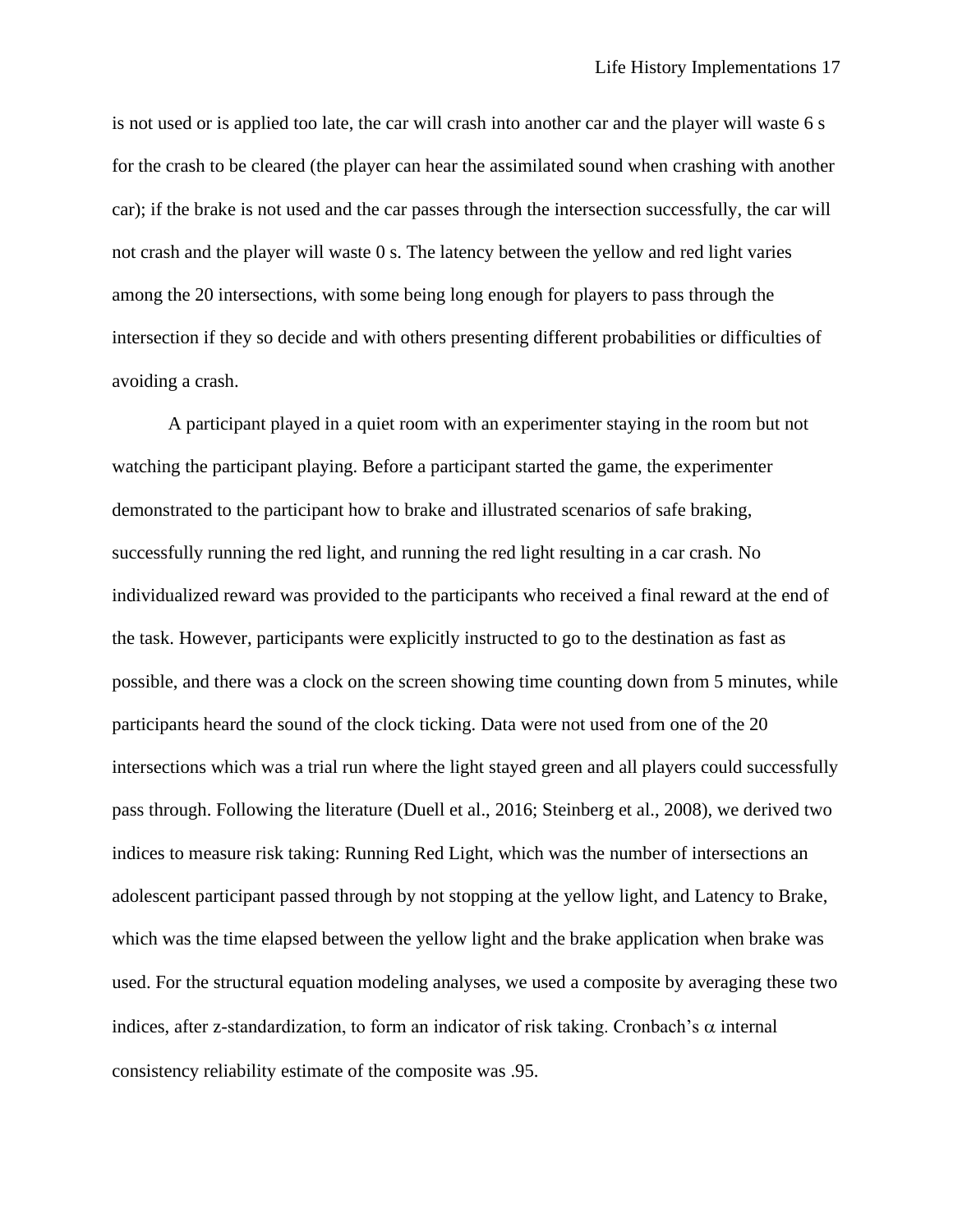# *Data Analyses*

We conducted two sets of analyses. One concerned comparing left-behind and non-leftbehind adolescents on a set of LH and outcome variables. Specifically, we performed a 2 (leftbehind vs. non-left-behind)  $\times$  2 (gender) ANOVA to compare left-behind and non-left-behind adolescents on slow LH strategy and the set of aggression and risk-taking variables. Using ANOVA rather than t-test allowed us to separate out the main and interaction effects involving gender. Because there were 9 outcome variables, we corrected Type I error for multiple comparisons by controlling false discovery rate (FDR, Benjamini & Hochberg, 1995; Benjamini & Yekutieli, 2001) to *p*<.05.

The other set of analyses concerned testing our LH model in Figure 1. We conducted structural equation modeling (SEM) tests using Mplus 7.0 (Muthén & Muthén, 2012) and using full information maximum likelihood estimation procedures to treat missing data (Schafer & Graham, 2002). We used multiple stand-alone variables to measure each construct except slow LH strategy which was measured by randomly formed item parcels from the mini-K scale. Item parceling has been used extensively as an effective data simplification method when the underlying construct is unidimensional (Little, Cunningham, Shahar, & Widaman, 2002), as was mini-K in this study. The goodness of fit of the model testing was based on the following recommended fit index cut-off values that indicate adequate model fit: Goodness of Fit Index  $(GFI) > 0.95$ ; Comparative Fit Index  $(CFI) > 0.95$ ; Tucker-Lewis Index  $(TLI) > 0.95$ ; Root Mean Square Error of Approximation (RMSEA) < 0.05; Standardized Root Mean Square Residual (SRMR) < .08 (Hu & Bentler, 1999; Schreiber, Stage, King, Nora, & Barlow, 2006) as well as the  $\chi^2$ -to-degree of freedom ratio ( $\chi^2/df$ ) < 2.0 (Kline, 1998). The data that support the findings of this study are available from the corresponding author upon reasonable request.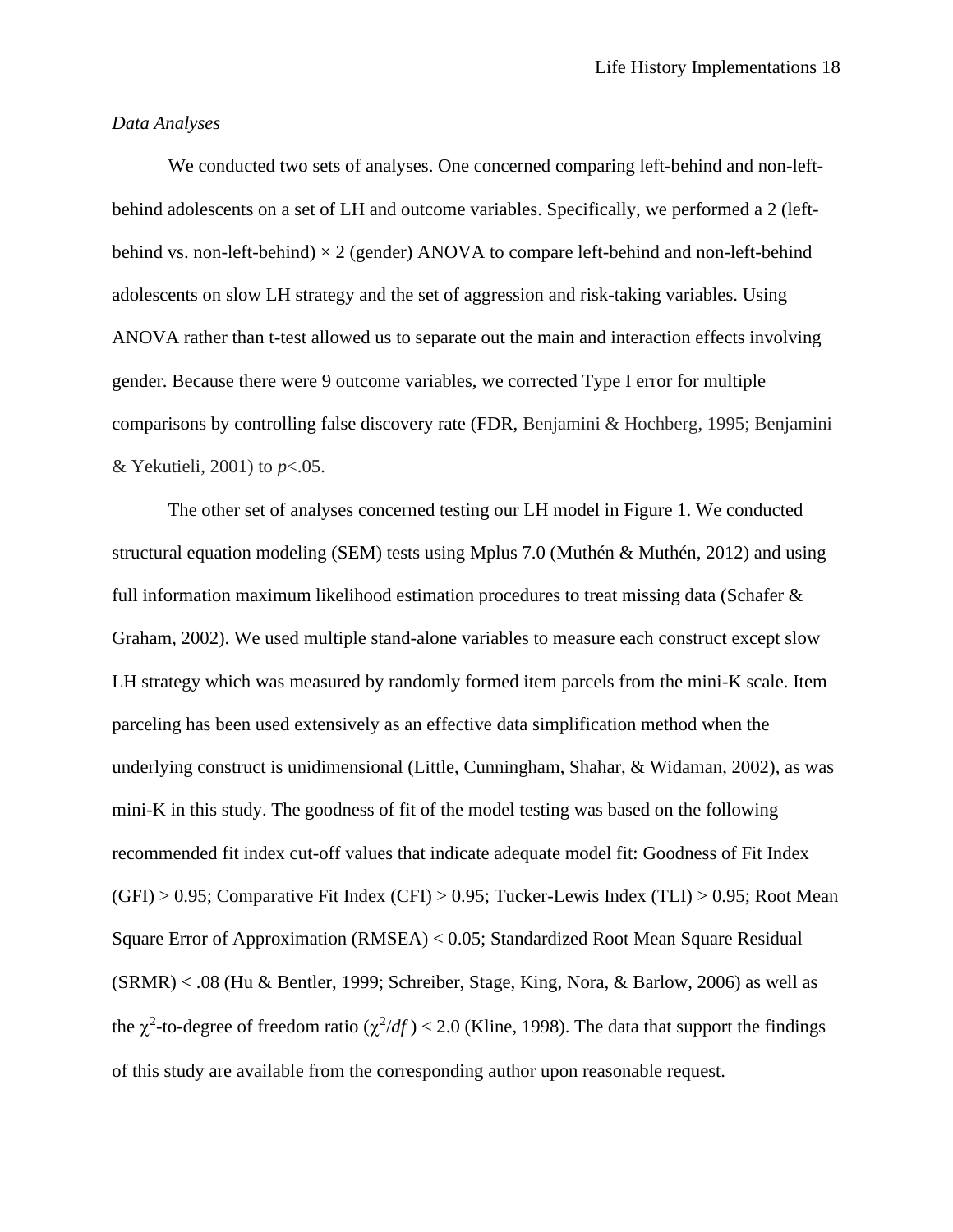### Results

## *Descriptive Statistics*

Table 1 presents the means, standard deviations (*SD*), and correlations of the variables used in the study. The correlations were in the predicted directions and were mostly statistically significant supporting the LH hypotheses and conceptions. Specifically, the set of proxies of extrinsic risks and unpredictability were negatively correlated with slow LH strategy and were positively correlated with different measures of aggression and risk taking, which were negatively correlated with slow LH. These results were robust especially given the fact that they were longitudinal associations across 10- to 26-month time span derived from multiple informants using multiple methods (i.e., surveys and computer tasks).

### *Mean Comparisons*

Among the variables included in the ANOVA analyses, self-ratings and teacher-ratings of aggression were positively skewed (*Skew* = 2.79 and 2.30, respectively). We conducted additional ANOVA analyses using log-transformed values of these two variables. The results were highly similar to those based on the original non-transformed variables, which are reported. All the ANOVA results are reported in Table 2. As predicted, left-behind adolescents scored significantly lower on slow LH strategy and significantly higher on all the aggression and risktaking measures compared to the non-left-behind adolescents. These comparisons were significant ( $p$ <.05) after correcting for multiple comparisons by FDR adjustment (Benjamini  $\&$ Hochberg, 1995; Benjamini & Yekutieli, 2001). The partial  $\eta^2$  of these significant mean differences ranged from .02 to .075 representing moderate effect sizes. Boys scored higher on aggression and on the set of stoplight computer measures of risk taking, whereas there were no gender differences with respect to the balloon inflation tasks. There was one statistically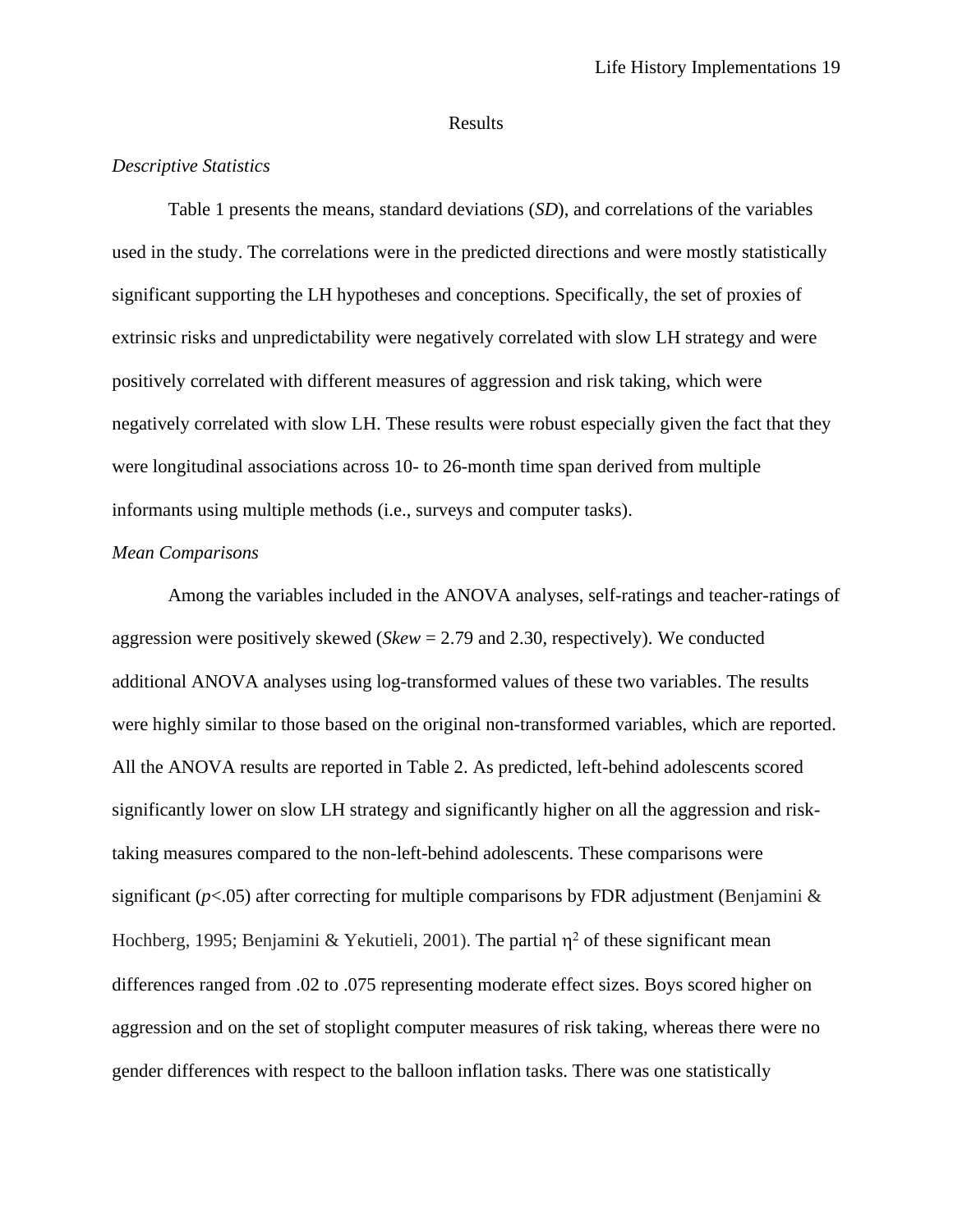significant gender interaction involving self-ratings of aggression; left-behind male adolescents scored much higher ( $M = 1.32$ ,  $SD = 0.35$ ) than left-behind girls ( $M = 1.09$ ,  $SD = 0.20$ ), whereas, for non-left-behind adolescents, the two genders were more similar with boys ( $M = 1.12$ ,  $SD =$ 0.22) still scoring higher than girls  $(M = 1.08, SD = 0.11)$ .

### *SEM Model Testing*

The SEM testing and parameter estimates are reported in Figure 1. The chi-square test, which is often not considered for goodness of fit evaluation because of its sensitivity to sample size, was significant  $(\chi^2 (49, n = 198) = 71.57, p = .019)$  but the  $\chi^2$ -to-degree of freedom ratio  $(\chi^2/df = 1.46)$  was adequate, even according to the more stringent criterion (Kline, 1998). The other goodness of fit statistics (GFI =  $0.94$ ; CFI =  $0.95$ ; TLI =  $0.93$ ; RMSEA =  $0.048$ ; SRMR = 0.052) showed mostly adequate fit according to the recommended cut-off values for model fit (Hu & Bentler, 1999; Schreiber et al., 2006).

All the parameter estimates were in the expected directions and were statistically significant. Most of the factor loadings were above .50 with an average of .58, suggesting adequate measurement models. The structural model was consistent with our LH theorizing. In the predicted directions, extrinsic risk / unpredictability was negatively associated with slow LH strategy ( $\beta = -0.52$ ,  $p < 0.01$ ) and was positively associated with aggression ( $\beta = 0.36$ ,  $p < 0.05$ ) and risk taking ( $\beta = .58$ ,  $p < .01$ ). Both sets of associations were longitudinal one and half to two and half years apart. Also as predicted, slow LH strategy was negatively and longitudinally associated with aggression ( $\beta = -0.39$ ,  $p < 0.01$ ) and risk taking ( $\beta = -0.38$ ,  $p < 0.01$ ). These results support the LH theorizing that environmental risk and unpredictability facilitated aggressive and risk-taking behaviors directly and, more importantly, indirectly by shaping LH strategy that in turn regulated behavior and development.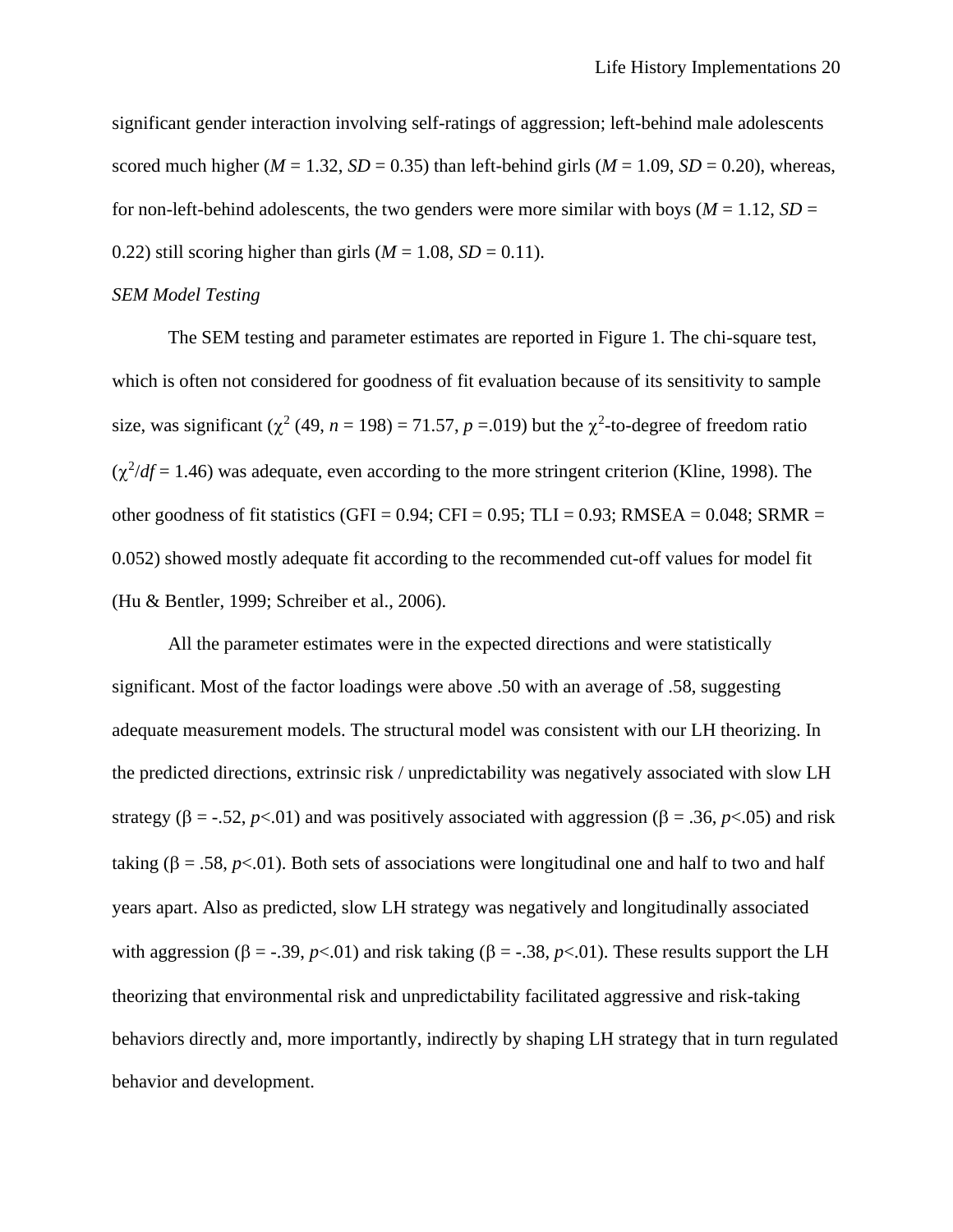### Discussion

Through coordinated physiological and psychological systems (Del Giudice, et al., 2015), LH trade-off strategies are formed by and respond to safety constraints. Unsafe and unpredictable environments shape the fast LH strategy by which organisms accelerate growth, maturation, and reproduction to benefit from an increased probability of surviving high mortality–morbidity threats postreproductively. Psychological responses center on present orientation and risk taking along with self-serving, antagonistic, and exclusive sociality, all of which favor immediate fitness gains in coordination with fast, present- and mating-oriented physical adaptations. Relatively safe and predictable environments foster the slow LH strategy by which animals grow and develop at a slow pace to cultivate physical (e.g., large body) and mental abilities (e.g., knowledge and skills) that encourage more fruitful and higher quality reproductive effort in the future. The coordinated psychological system focuses on future orientation, risk aversion, and affiliative sociality that serves to maximize environmental safety and predictability to acquire higher future fitness returns (Wolf et al., 2007). The evolutionarily selected contingent coupling of environmental conditions with LH strategies continues to regulate development and behavior (Pepper & Nettle, 2017) so that individuals from unpredictable living environments are expected to be more aggressive and take more risks than individuals raised in relatively predictable environments.

The results of our study are consistent with LH conceptions. As indicated by four proxies (parental absence, chaos at home, negative life events, and child perceived stress), extrinsic risk and unpredictability was negatively associated with a slow LH strategy measured one and half years after study initiation and was positively associated with aggression and risk taking as assessed by multiple indicators close to another year later. Slow LH was negatively associated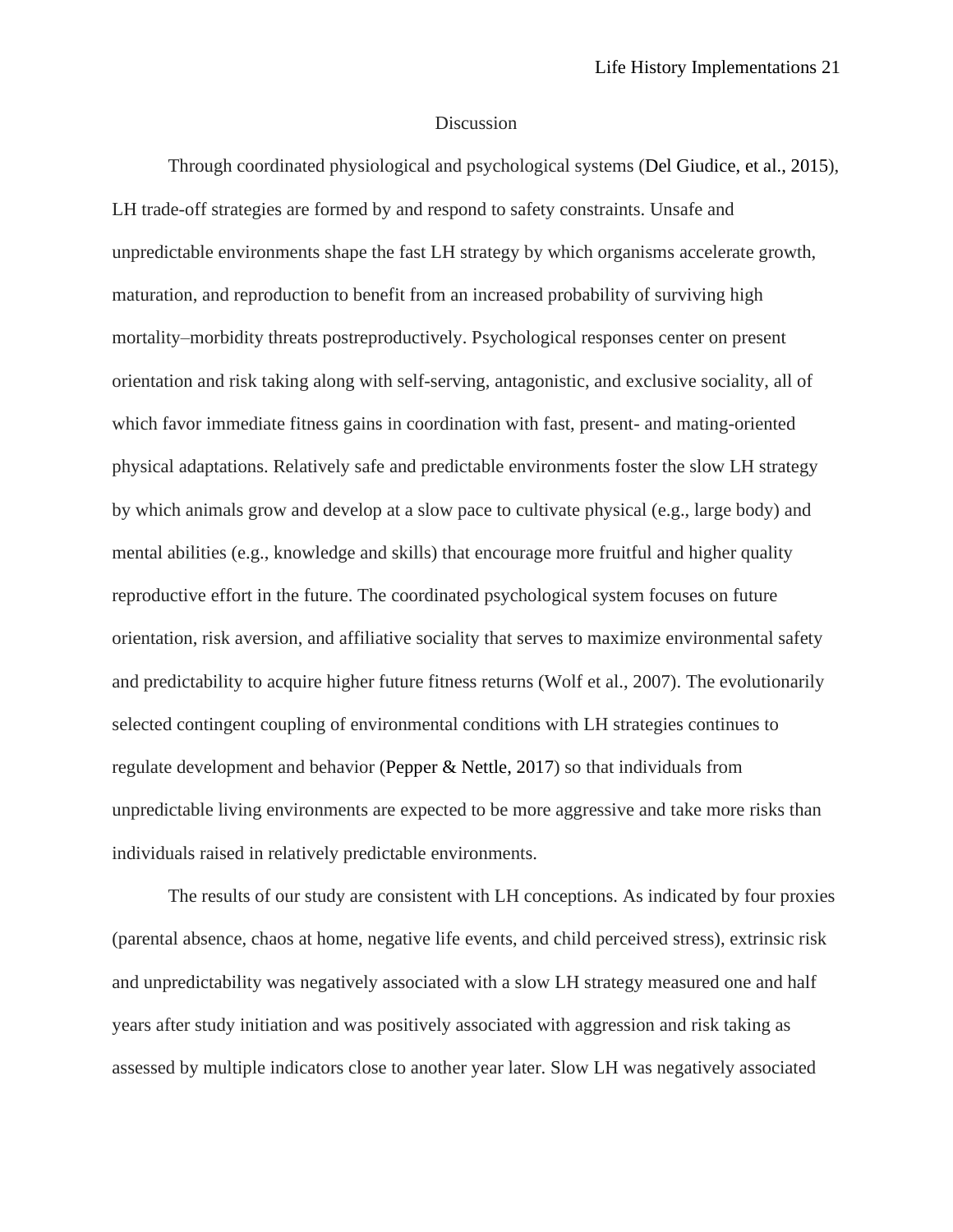with aggression and risk taking. These longitudinal associations support the LH conceptualization that aggression and risk taking are implementations of a fast LH strategy in response to extrinsic risks and unpredictability in one's living environment. Also consistent with LH predictions, left-behind children scored lower on slow LH and higher on aggression and risk taking compared with non-left-behind children; parental separation represented a severe extrinsic risk, promoting a fast LH strategy and accompanying behavioral manifestations. The finding that boys were more aggressive and prone to risk taking than girls may otherwise lack defensible explanations or be considered truism. LH theory provides a parsimonious functional explanation that obligatory parental investment makes women slower LH strategists and thus less aggressive and more risk-averse compared with men.

All behaviors are LH manifestations (Del Giudice & Belsky, 2011) and our findings provide empirical evidence with respect to aggression and risk taking. One major human evolutionary milestone is complex sociality (Dunbar, 1995), which drives the development of the human brain and modern human race (Barton, 2000). Human sociality relies on two systems aligned with fast and slow LH (Chang et al., 2018; Figueredo & Jacobs, 2010). One may be predominant, aligned with slow LH, and fostered by more controllable environments with more predictable future prospects. This sociality is affiliative, inclusive, and mutualistic, intended to facilitate long-term conspecific coexistence, cooperation, and orderly competition (Zhu et al., 2018). The other, which may be secondary, is aligned with fast LH and shaped by extrinsic risks and environmental unpredictability diminishing future opportunities and accountability. Aggression falls under this sociality, which is generally characterized as antagonistic, exclusive, and self-centered. This system helps one to disregard future cooperation with conspecifics and to forge ahead and manage immediate extrinsic mortality–morbidity threats. Similarly, risk taking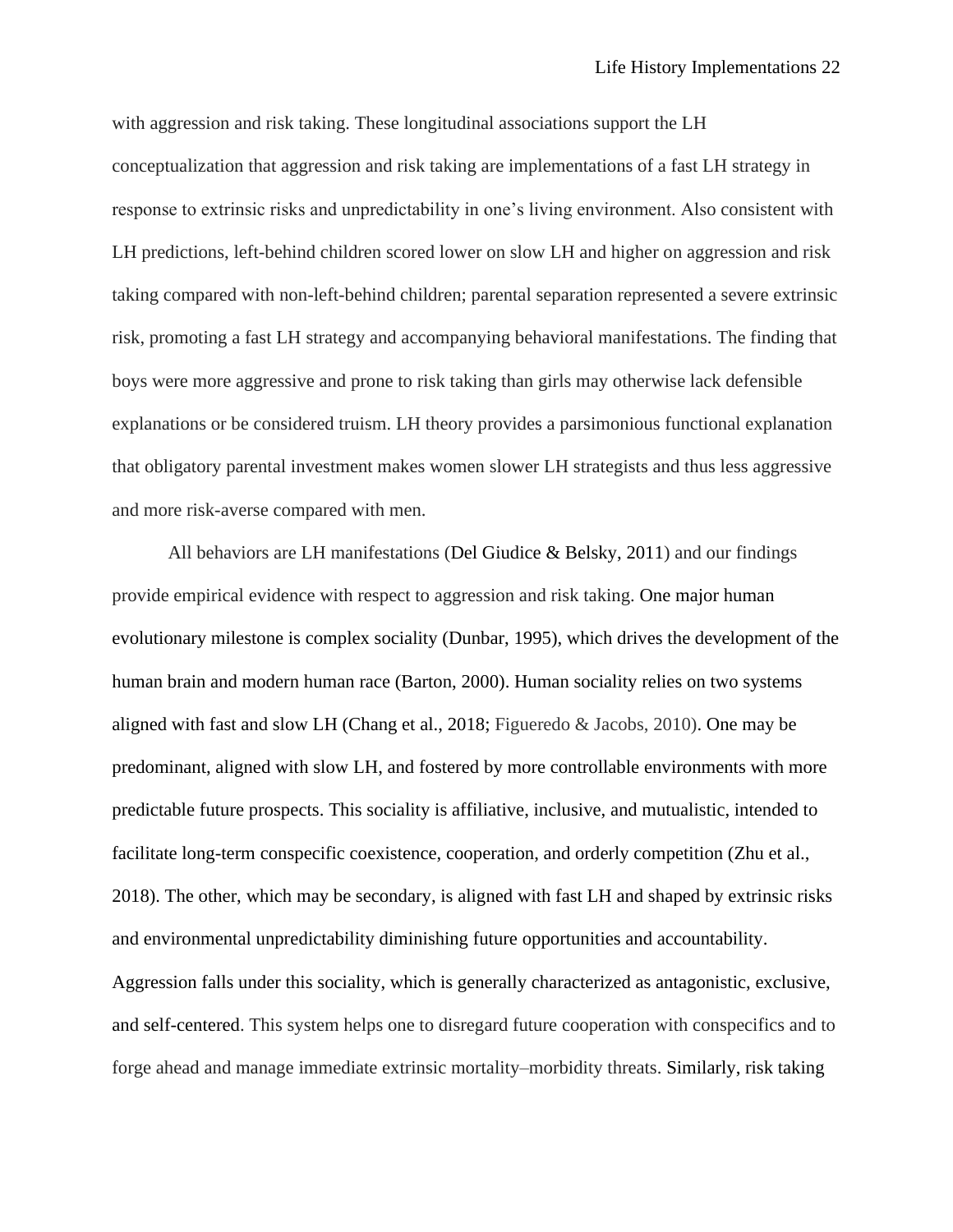may represent one of two resource management styles aligned with LH (Chen & Chang, 2012; Hawley, 1999) that is defined as animals capturing resources from the environment and turning them into reproduction (Ellison, 2017). In an unpredictable environment that delinks present actions with future outcomes, the resource management style should be opportunistic, risktolerant, and carefree. Species should also be willing to spend and squander resources or seek hedonic pleasure in the moment, spare present effort, or procrastinate (Chen & Chang, 2016) as well as gamble on windfall opportunities with little concern about potential losses or future consequences. In a predictable environment fostering slow LH, the response style should be future-oriented by conserving, planning, and being risk-averse to spread out potential benefits and costs and ensure lasting resource availability.

Because of this distal LH root, aggressive and risk-taking behaviors are partly dispositional (Reif et al., 2007; Zuckerman & Kuhlman, 2000), representing the Dark Triad personalities (Jonason, Li, Webster, & Schmitt, 2009), and may not be fully sensitive or responsive to reformatory education and socialization. It may be difficult to merely teach children and adolescents not to engage in aggressive or risky behaviors when the functional cause (i.e., an unsafe or unpredictable living environment) remains unchanged. Efforts to improve environmental safety and predictability should serve to reduce aggression and risk taking more fundamentally by fostering slow LH strategies. However, the implied evaluative judgement of aggression and risk taking as undesirable and maladaptive is based on the premise that individuals' living environment is orderly, predictable, and accountable. Under uncertainty or chaos that reduces future accountability, it is adaptive to be socially exclusive in pursuing immediate instrumental goals, to focus on short-term benefits including procrastination and excessive hedonic pursuit, or to gamble on windfall rewards when there may not be a need to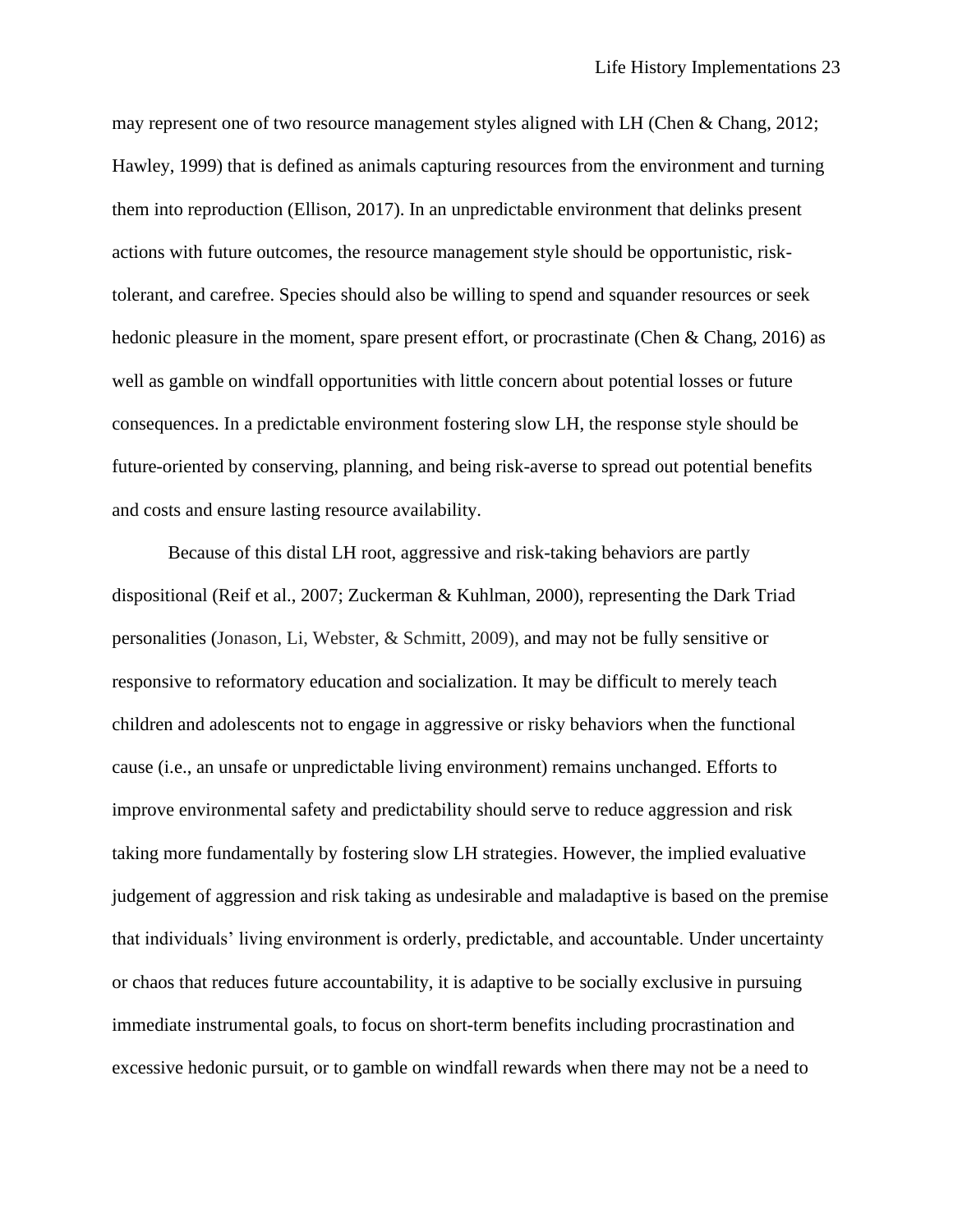face future consequences. In this evolutionary light, aggression and risk taking may be adaptive depending on the environment.

The present study has several limitations. First, we did not control for potential genetic influences on LH (Braendle, Heyland, & Flatt, 2011). Genetic confounding presents a validity threat especially to evolutionary studies because of their distal focuses. It may be particularly relevant in this study by contributing both to the left-behind children exhibiting fast LH characteristics and their parents showing similarly fast LH attributes of leaving or abandoning their children. However, enduring the present hardship of leaving home and performing hard labor to earn and save money also represents competitive and future-oriented slow LH behavioral attributes (Zhu et al., 2018). Either possibility may also be overridden by the fastmoving urbanization process in China, where labor outflows from poor rural regions into the cities so rapidly that it is only a matter of time before all adults depart to seek urban employment, leaving children and older people behind in the villages (Li, 2010; Wang, 2016). Thus, individual difference variables such as genetics should demonstrate a more muted confounding effect, but future LH research could employ twins or siblings to distinguish between environmental and potential genetic influences. Second, some of the measurements used (e.g., mini-K) and the overall psychometric approach adopted to define LH strategies could be illuminated more comprehensively by using both biometric and psychometric observations. Third, some of our results, particularly some of the factor loadings and the mean comparisons between left-behind and non-left-behind adolescents, were moderate, implying that we may not have fully represented the distal evolutionary processes under investigation. However, distal evolutionary effects may also be moderate in nature, whereas our use of multidimensional, multiinformant, longitudinal data should yield more reliable results at least less inflated by method variance.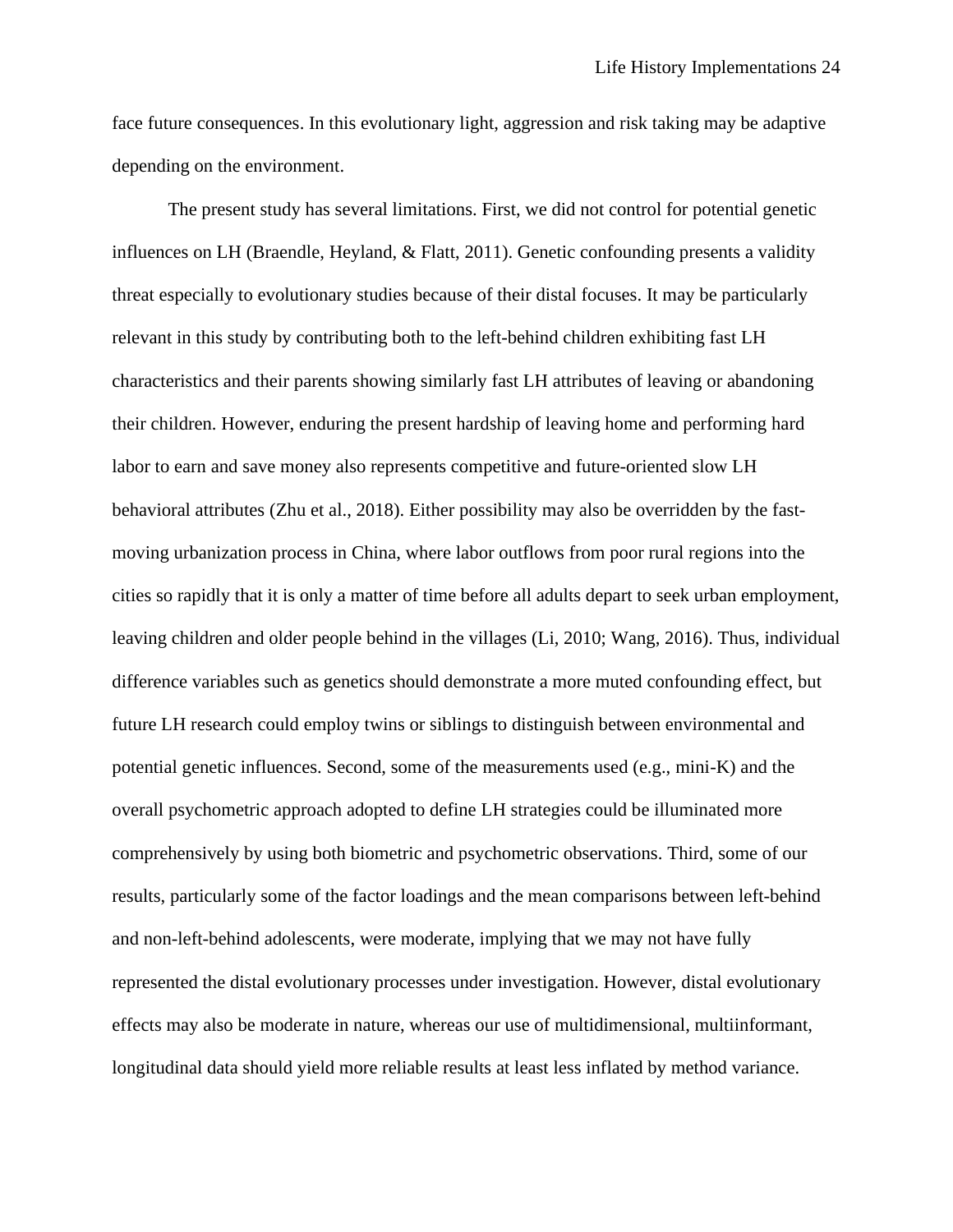Finally, as a delimitation, we focused on safety rather than food or resource in our LH investigation because the former is far more relevant especially in shaping LH (Ellis et al., 2009) and has therefore become the sole focus of human LH studies (Chang & Lu, 2018). Despite these and other limitations, this is one of the first LH studies regarding child and adolescent social development. The findings on LH strategies in response to environmental safety constraints and corresponding social behaviors provide a new perspective on child and adolescent development and behavior. Specifically, aggression and risk taking are adaptive implementations of a fast LH strategy to adapt to risky, unsafe living environments.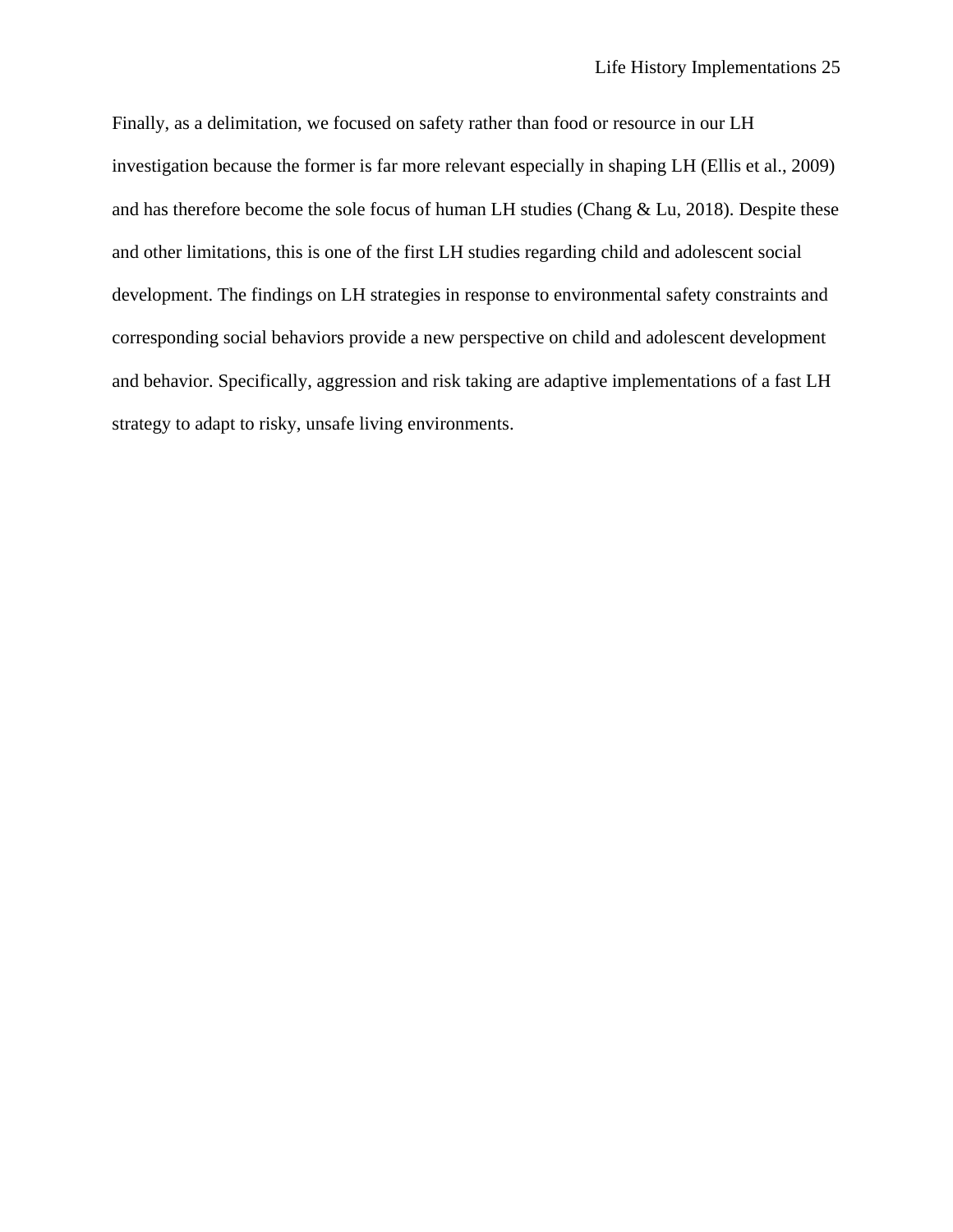# References

- Achenbach, T. M. (1991). Integrative guide for the 1991 CBCL 14-18, YSR, and TRF Profiles. Burlington, VT: University of Vermont, Department of Psychiatry.
- Barton, R. A. (2000). Ecological and social factors in primate brain evolution. In S. Boinski & P. Garber (Eds.), *On the move: how and why animals travel in groups* (pp. 204–237). Chicago, IL: Chicago University Press.
- Beauchamp, G. (2000). Individual differences in activity and exploration influence leadership in pairs of foraging zebra finches. *Behaviour*, *137*, 301–314.
- Belsky, J., Schlomer, G. L., & Ellis, B. J. (2012). Beyond cumulative risk: Distinguishing harshness and unpredictability as determinants of parenting and early life history strategy. *Developmental Psychology*, *48*, 662–673.
- Belsky, J., Steinberg, L., & Draper, P. (1991). Childhood experience, interpersonal development, and reproductive strategy: An evolutionary theory of socialization. *Child Development*, *62*, 647–670.
- Belsky, J., Steinberg, L., Houts, R. M., & Halpern-Felsher, B. L. (2010). The development of reproductive strategy in females: Early maternal harshness→ earlier menarche→ increased sexual risk taking. *Developmental psychology*, *46*, 120–128.
- Benjamini, Y., & Hochberg, Y. (1995). Controlling the false discovery rate: A practical and powerful approach to multiple testing. *[Journal of the Royal Statistical Society, Series B.](https://en.wikipedia.org/wiki/Journal_of_the_Royal_Statistical_Society,_Series_B)*, *57*, 289–300.
- Benjamini, Y., & Yekutieli, D. (2001). The control of the false discovery rate in multiple testing under dependency. *Annals of Statistics*, *29*, 1165–1188.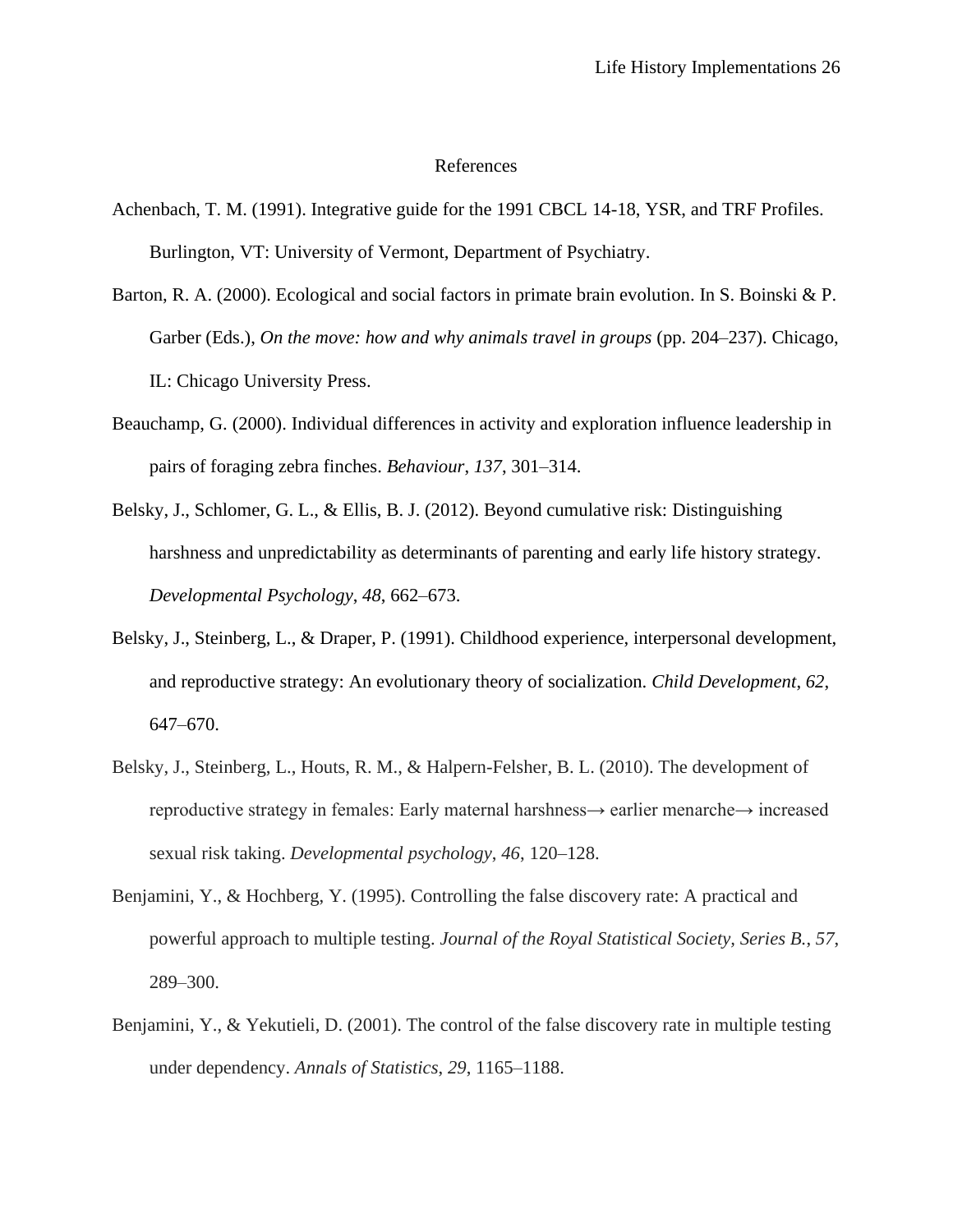- Benthin, A., Slovic, P., & Severson, H. (1993). A psychometric study of adolescent risk perception. *Journal of Adolescence*, *16*, 153–168.
- Biro, P. A., & Stamps, J. A. (2008). Are animal personality traits linked to life-history productivity? *Trends Ecology and Evolution*, *23*, 361–368.

Bowlby, J. (1972). *Attachment: Attachment and loss*. Volume 1. Penguin Books.

- Braendle, C., Heyland, A., & Flatt, T. (2011). Integrating mechanistic and evolutionary analysis of life history variation. In T. Flatt & A. Heyland (Eds.), *Mechanisms of life history evolution: The genetics and physiology of life history traits and trade-offs* (pp.3–10). New York: Oxford University Press.
- Brumbach, B. H., Figueredo, A. J., & Ellis, B. J. (2009). Effects of harsh and unpredictable environments in adolescence on development of life history strategies. *Human Nature*, *20*,  $25 - 51$ .
- Chang, L., & Lu, H. J. (2017). Environmental risks. In T. K. Shackelford & V. Weekes– Shackelford (Eds.). *Encyclopaedia of Evolutionary Psychological Sciences*. New York: Springer Meteor.
- Chang, L., & Lu, H. J. (2018). Resource and extrinsic risk in defining fast life histories of rural Chinese left-behind children. *Evolution and Human Behavior*, *39*, 59–66.
- Chang, L., Lu, H. J., Lansford, J. E., Skinner, A. T., Bornstein, M. H., Steinberg, L., . . . Tapanya, S. (2019). Environmental harshness and unpredictability, life history, and social and academic behavior of adolescents in nine countries. *Developmental Psychology*. Advance online publication. doi: 10.1037/dev0000655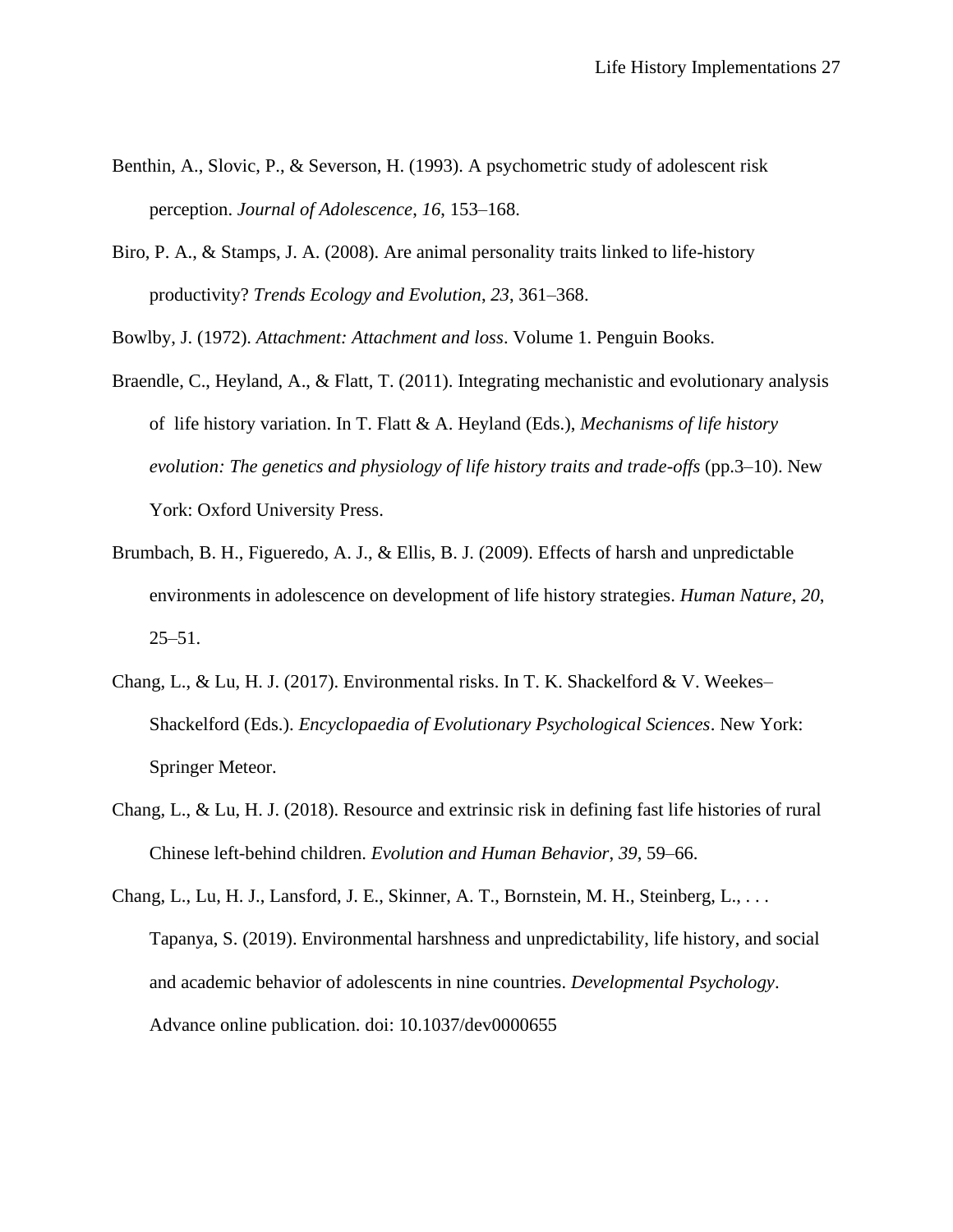- Chen, B. B., & Chang, L. (2012). Adaptive insecure attachment and resource control strategies during middle childhood. *International Journal of Behavioral Development*, 36, 389–397.
- Chen, B. B., & Chang, L. (2016). Procrastination as a fast life history strategy. *Evolutionary Psychology*, *14*, 1474704916630314.

Darwin, C. (1871). *The descent of man and selection in relation to sex*. London, Murray.

- de Baca, T. C., Wahl, R. A., Barnett, M. A., Figueredo, A. J., & Ellis, B. J. (2016). Adversity, adaptive calibration, and health: The case of disadvantaged families. *Adaptive Human Behavior and Physiology*, *2*, 93–115.
- Del Giudice, M., & Belsky, J. (2011). The development of life history strategies: Toward a multi-stage theory. In D. M. Buss & P. H. Hawley (Eds.), *The evolution of personality and individual differences* (pp. 154–176). New York: Oxford University Press.
- Del Giudice, M., Ellis, B. J., & Shirtcliff, E. A. (2011). The adaptive calibration model of stress responsivity. *Neuroscience & Biobehavioral Reviews*, *35*, 1562-1592.
- Del Giudice M., Gangestad S. W., & Kaplan H. S. (2015). Life history theory and evolutionary psychology. In Buss D. M. (Ed.), *The handbook of evolutionary psychology* (2nd ed., Vol. 1: Foundations, pp. 88–114). New York, NY: Wiley.
- Donovan, J. E., & Jessor, R. (1985). Structure of problem behavior in adolescence and young adulthood. *Journal of Consulting and Clinical Psychology*, *53*, 890–904.
- Doom, J. R., Vanzomeren-Dohm, A. A., & Simpson, J. A. (2016). Early unpredictability predicts increased adolescent externalizing behaviors and substance use: A life history perspective. *Development and Psychopathology*, *28*, 1505–1516.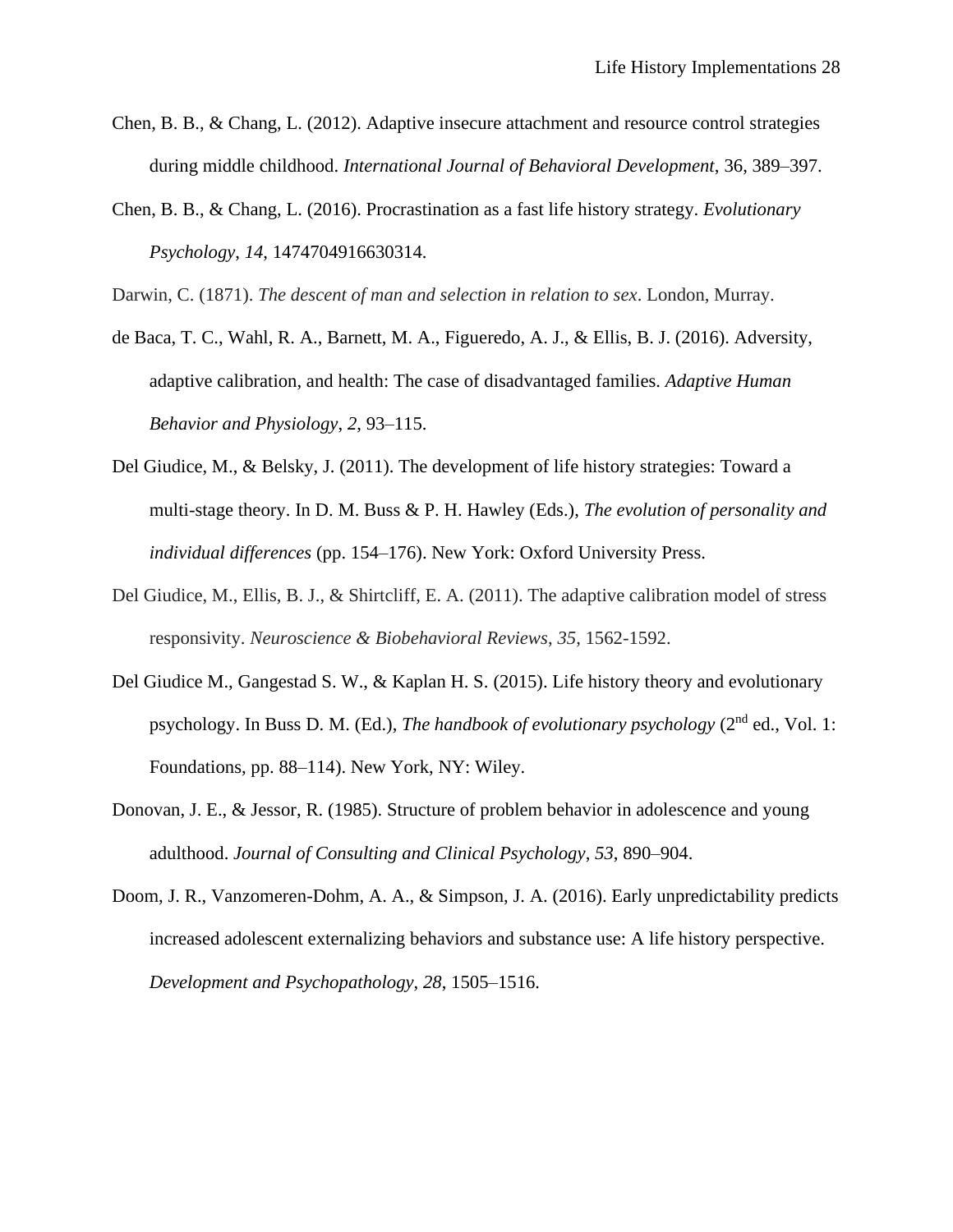- Duckworth, R. A., & Badyaev, A. V. (2007). Coupling of dispersal and aggression facilitates the rapid range expansion of a passerine bird. *Proceedings of National Academy of Science*, *104*, 15017–15022.
- Duell, N., Steinberg, L., Chein, J., Al-Hassan, S.M., Bacchini, D., & Chang, L. et al. (2016). Interaction of reward seeking and self-regulation in the prediction of risk taking: A crossnational test of the dual systems model. *Developmental Psychology*, *52*, 1593–1605.
- Dunbar, R. I. (1995). Neocortex size and group size in primates: a test of the hypothesis. *Journal of Human Evolution*, *28*, 287–296.
- Ellis, B. J. (2004). Timing of pubertal maturation in girls: an integrated life history approach. *Psychological Bulletin*, *130*, 920–958.
- Ellis, B. J., Bates, J. E., Dodge, K. A., Fergusson, D. M., John Horwood, L., Pettit, G. S., & Woodward, L. (2003). Does father absence place daughters at special risk for early sexual activity and teenage pregnancy? *Child Development*, *74*, 801–821.
- Ellis, B. J., Figueredo, A. J., Brumbach, B. H., & Schlomer, G. L. (2009). Fundamental dimensions of environmental risk. *Human Nature*, *20*, 204–268.
- Ellison, P. T. (2017). Endocrinology, energetics, and human life history: A synthetic model. *Hormones and Behavior*, *91*, 97–106.
- Figueredo, A. J., & Jacobs, W. J. (2010). Aggression, risk-taking, and alternative life history strategies: The behavioral ecology of social deviance. In M. Frias-Armenta & V. Corral-Verdugo (Eds.), *Bio-psycho-social perspectives on interpersonal violence* (pp. 3–28). Hauppauge, NY: NOVA Science Publishers.
- Figueredo, A. J., Vásquez, G., Brumbach, B. H., & Schneider, S. M. (2007). The K-factor, covitality, and personality. *Human Nature*, *18*, 47–73.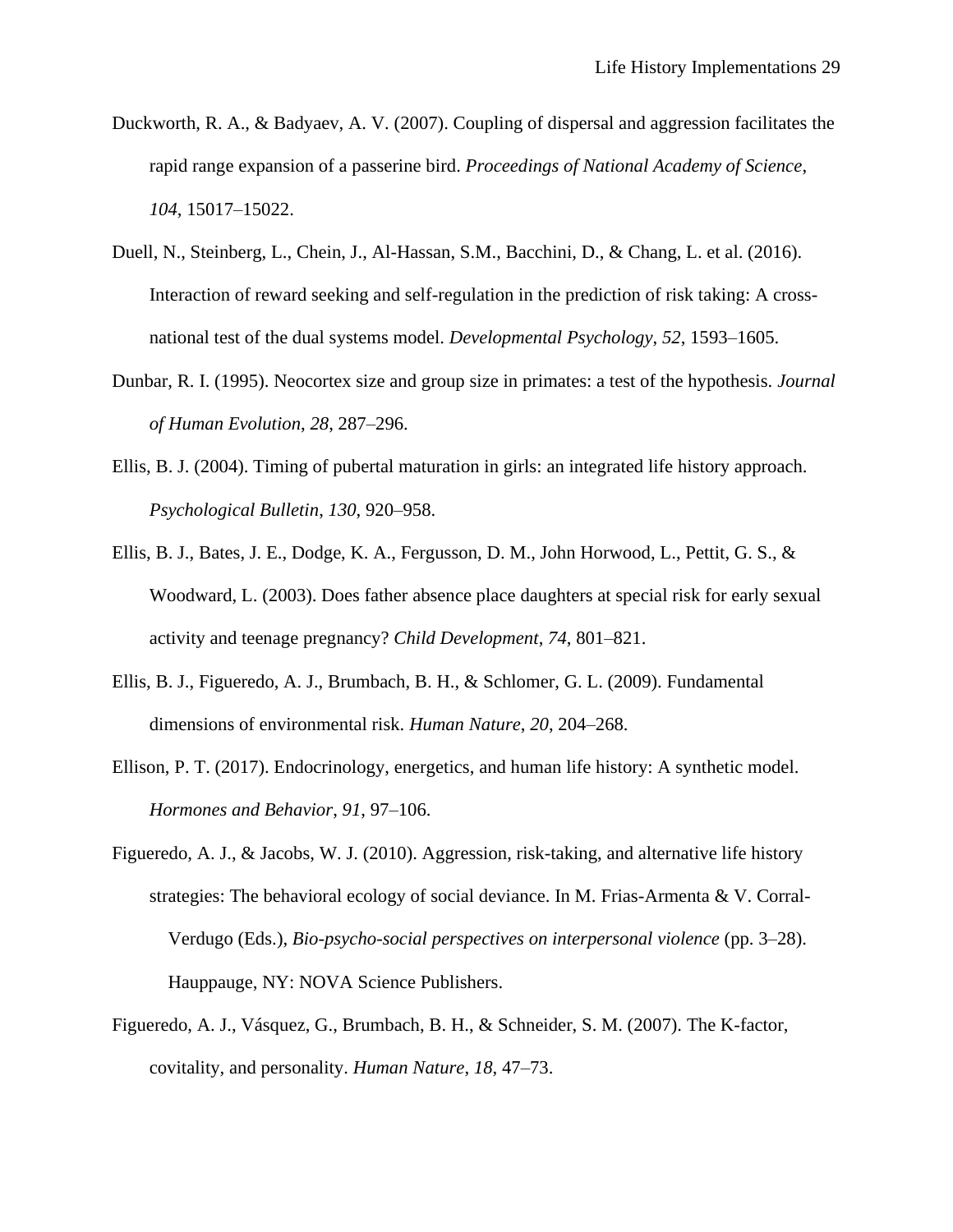- Figueredo, A. J., Vásquez, G., Brumbach, B. H., Schneider, S. M., Sefcek, J. A., Tal, I. R., ... & Jacobs, W. J. (2006). Consilience and life history theory: From genes to brain to reproductive strategy. *Developmental Review*, *26*, 243–275.
- Figueredo, A. J., Jacobs, W. J., Gladden, P. R., Bianchi, J., Patch, E. A., Kavanagh, P. S., Beck, C. J. A., Sotomayor-Peterson, M., Jiang, Y., & Li, N. P. (2018). Intimate partner violence, interpersonal aggression, and life history strategy. *Evolutionary Behavioral Sciences*, *12*, 1– 31.
- Fraser, D. F., & Gilliam, J. F. (1987). Feeding under predation hazard: response of the guppy and Hart's rivulus from sites with contrasting predation hazard. *Behavioral Ecology and Sociobiology*, *21*, 203–209.
- Goodman, R. (1997). The strengths and difficulties questionnaire: A research note. *Journal of Child Psychology and Psychiatry*, *38*, 581–586.
- Hawley, P. H. (1999). The ontogenesis of social dominance: A strategy-based evolutionary perspective. *Developmental Review*, *19*, 97–132.
- Hill, E. M., Ross, L. T., & Low, B. S. (1997). The role of future unpredictability in human risktaking. Human *Nature*, *8*, 287–325.
- Hill, E.M., Jenkins, J., & Farmer, L. (2008). Family unpredictability, future discounting, and risk taking. *Journal of Socio-Economics*, *37*, 1381–1396.
- Holmes, T. H., & Rahe, R. H. (1967). The social readjustment rating scale. *Journal of Psychosomatic Research*, *11*, 213–218.
- Hunt, M. K., Hopko, D. R., Bare, R., Lejuez, C. W., & Robinson, E. V. (2005). Construct validity of the balloon analog risk task (BART) associations with psychopathy and impulsivity. *Assessment*, *12*, 416–428.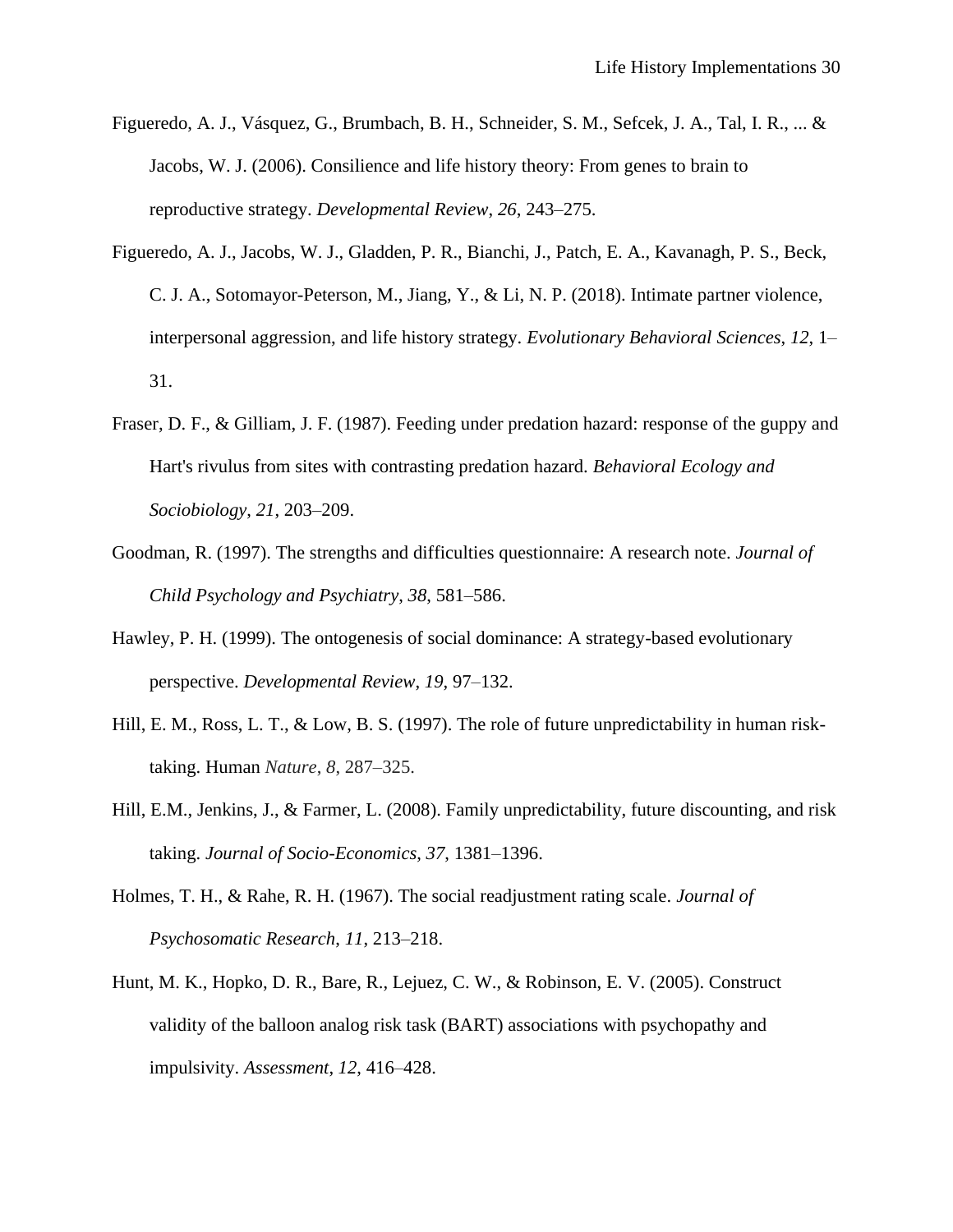- Hu, L. T., & Bentler, P. M. (1999). Cutoff criteria for fit indexes in covariance structure analysis: Conventional criteria versus new alternatives. *Structural Equation Modeling: A Multidisciplinary Journal*, *6*, 1–55.
- Jonason, P. K., Li, N. P., Webster, G. D., & Schmitt. D. P. (2009). The dark triad: Facilitating a short‐term mating strategy in men. *European Journal of Personality*, *23*, 5–18.
- Kline R. B. (1998). *Principles and practice of structural equation modeling*. New York, NY: Guilford Press.
- Kurvers, R. H., Prins, H. H., van Wieren, S. E., van Oers, K., Nolet, B. A., & Ydenberg, R. C. (2010). The effect of personality on social foraging: Shy barnacle geese scrounge more. *Proceedings of the Royal Society of London B: Biological Sciences*, 277, 601–608.
- Lejuez, C. W., Read, J. P., Kahler, C. W., Richards, J. B., Ramsey, S. E., Stuart, G. L., ... & Brown, R. A. (2002). Evaluation of a behavioral measure of risk taking: the Balloon Analogue Risk Task (BART). *Journal of Experimental Psychology: Applied*, *8*, 75–84.
- Li, S. (2010). The movement of migrant workers in poor rural regions of China: The example of Luliang county of Shanxi province, *Economic Review*, *341*, 236–237.
- Little, T. D., Cunningham, W. A., Shahar, G., & Widaman, K. F. (2002). To parcel or not to parcel: Exploring the question, weighing the merits. *Structural Equation Modeling*, *9*, 151– 173.
- Lu, H.J., Zhu, X., & Chang, L. (2015). Good genes, good providers, good fathers: Economic development involved in how women select a mate. *Evolutionary Behavioral Science*, *9*, 215–228*.*
- Lu, H.J., Wong, K.C., & Chang, L. (2017). The association between life history strategy and mate preference in men. *Personality and Individual Differences*, *116*, 157–163.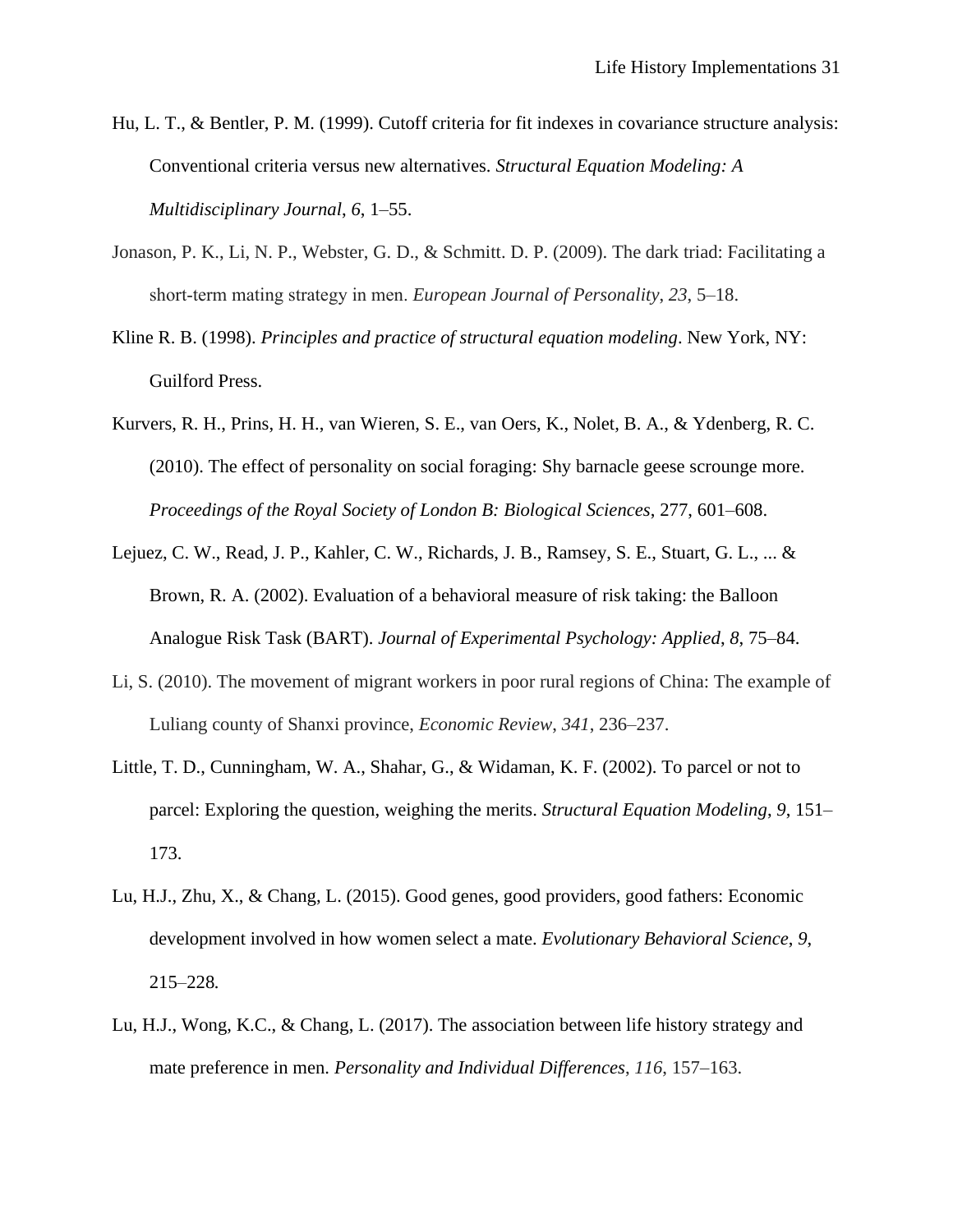- March, J. G., & Shapira, Z. (1992). Variable risk preferences and the focus of attention. *Psychological review*, *99*, 172–183.
- Marchetti, C., & Drent, P. J. (2000). Individual differences in the use of social information in foraging by captive great tits. *Animal Behaviour*, *60*, 131–140.
- Masten, A. S., Cutuli, J. J., Herbers, J. E., Hinz, E., Obradović, J., & Wenzel, A. J. (2014). Academic risk and resilience in the context of homelessness. *Child Development Perspectives*, *8*, 201–206.
- Matheny Jr, A. P., Wachs, T. D., Ludwig, J. L., & Phillips, K. (1995). Bringing order out of chaos: Psychometric characteristics of the confusion, hubbub, and order scale. *Journal of Applied Developmental Psychology*, *16*, 429–444.
- Mell, H., Safra, L., Algan, Y., Baumard, N., & Chevallier, C. (2018). Childhood environmental harshness predicts coordinated health and reproductive strategies: A cross-sectional study of a nationally representative sample from France. *Evolution and Human Behavior*, *39*, 1–8.
- Muthén, L. K., & Muthén, B.O. (1998-2012). *Mplus User's Guide*. Seventh Edition. Los Angeles, CA: Muthén & Muthén.
- National Bureau of Statistics of the People's Republic of China. (2016). China Statistical Yearbook 2016. Retrieved from http://www.stats.gov.cn/tjsj/ndsj/2016/indexch.htm
- National Women's Confederation Study Group. (2013). Report on status quo of left–behind and mobile children in China. *Chinese Women's Movement, 201306*, 30–34.
- Newcomer, S., & Udry, J. R. (1987). Parental marital status effects on adolescent sexual behavior. *Journal of Marriage and the Family*, 235–240.
- Pepper, G. V., & Nettle, D. (2017). The behavioural constellation of deprivation: causes and consequences. *Behavioral and Brain Sciences*, *40*, 1–72.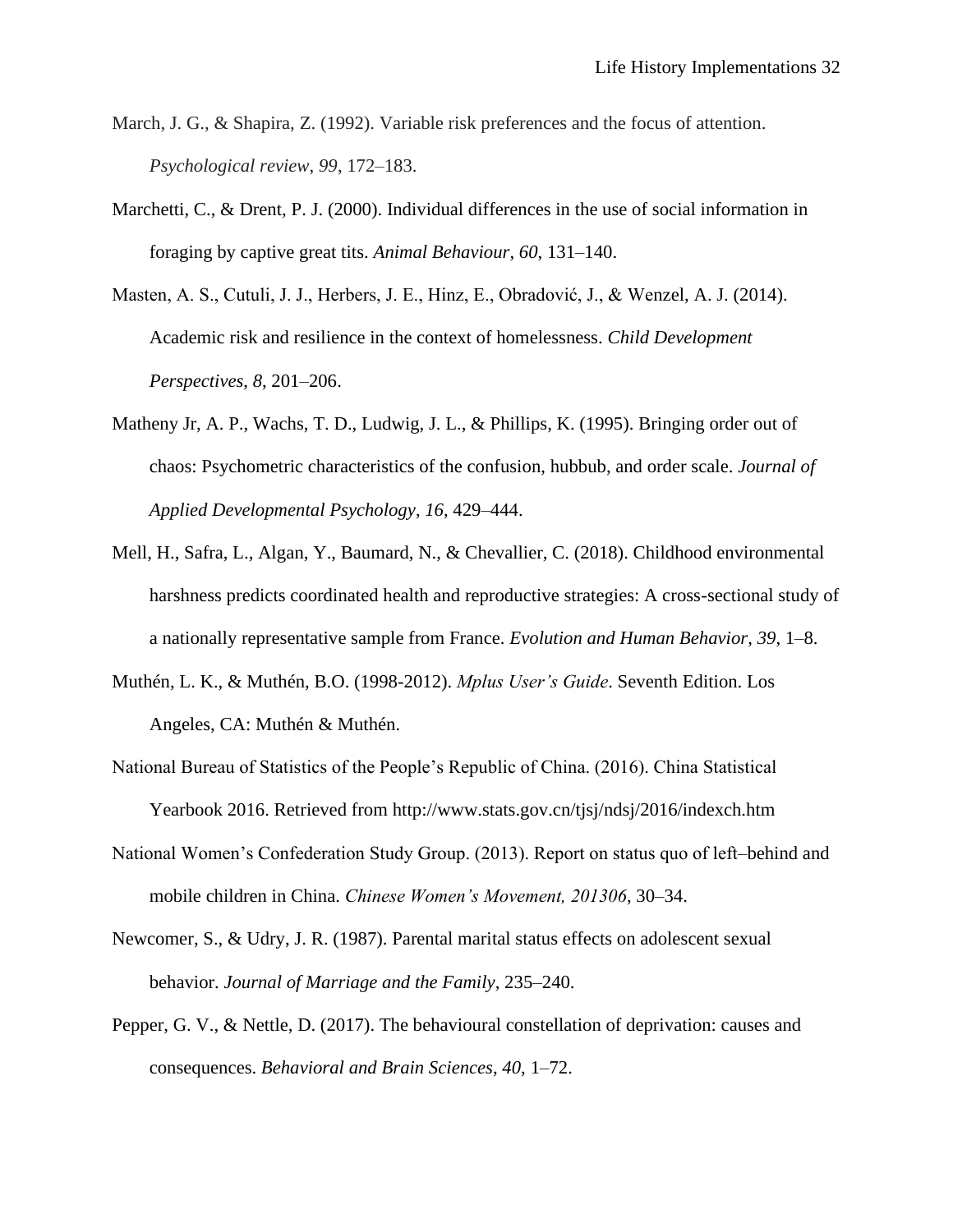- Puts, D. A. (2010). Beauty and the beast: Mechanisms of sexual selection in humans. *Evolution and Human Behavior*, *31*, 157–175.
- Réale, D., Gallant, B. Y., Leblanc, M., & Festa-Bianchet, M. (2000). Consistency of temperament in bighorn ewes and correlates with behaviour and life history. *Animal Behavior*, *60*, 589–597.
- Reif, A., Rösler, M., Freitag, C. M., Schneider, M., Eujen, A., Kissling, C., ... & Lesch, K. P. (2007). Nature and nurture predispose to violent behavior: serotonergic genes and adverse childhood environment. *Neuropsychopharmacology*, *32*, 2375–2383.
- Reznick, D. N., Rodd, F. H., & Cardenas, M. (1996). Life history evolution in guppies IV. Parallelism in life-history phenotypes. *American Naturalist*, *147*, 319–338.
- Schafer, J. L., & Graham, J. W. (2002). Missing data: Our view of the state of the art. *Psychological Methods*, *7*, 147–177. doi: 10.1037//1082-989X.7.2.147
- Schreiber, J. B., Nora, A., Stage, F. K., Barlow, E. A., & King, J. (2006). Reporting structural equation modeling and confirmatory factor analysis results: A review. *The Journal of Educational Research*, *99*, 323–338.
- Simpson, J. A., Griskevicius, V., Kuo, S. I., Sung, S., & Collins, W. A. (2012). Evolution, stress, and sensitive periods: The influence of unpredictability in early versus late childhood on sex and risky behavior. *Developmental Psychology*, *48*, 674–686.
- Stamps, J. A. (2007) Growth-mortality tradeoffs and 'personality' traits in animals. *Ecology Letters*, *10*, 355–363
- Stearns, S. C., Allal, N., & Mace, R. (2008). Life history theory and human development. In C. Crawford & D. Krebs (Eds.), Foundations of evolutionary psychology (pp. 47–69). New York, NY: Taylor & Francis Group/Lawrence Erlbaum Associates.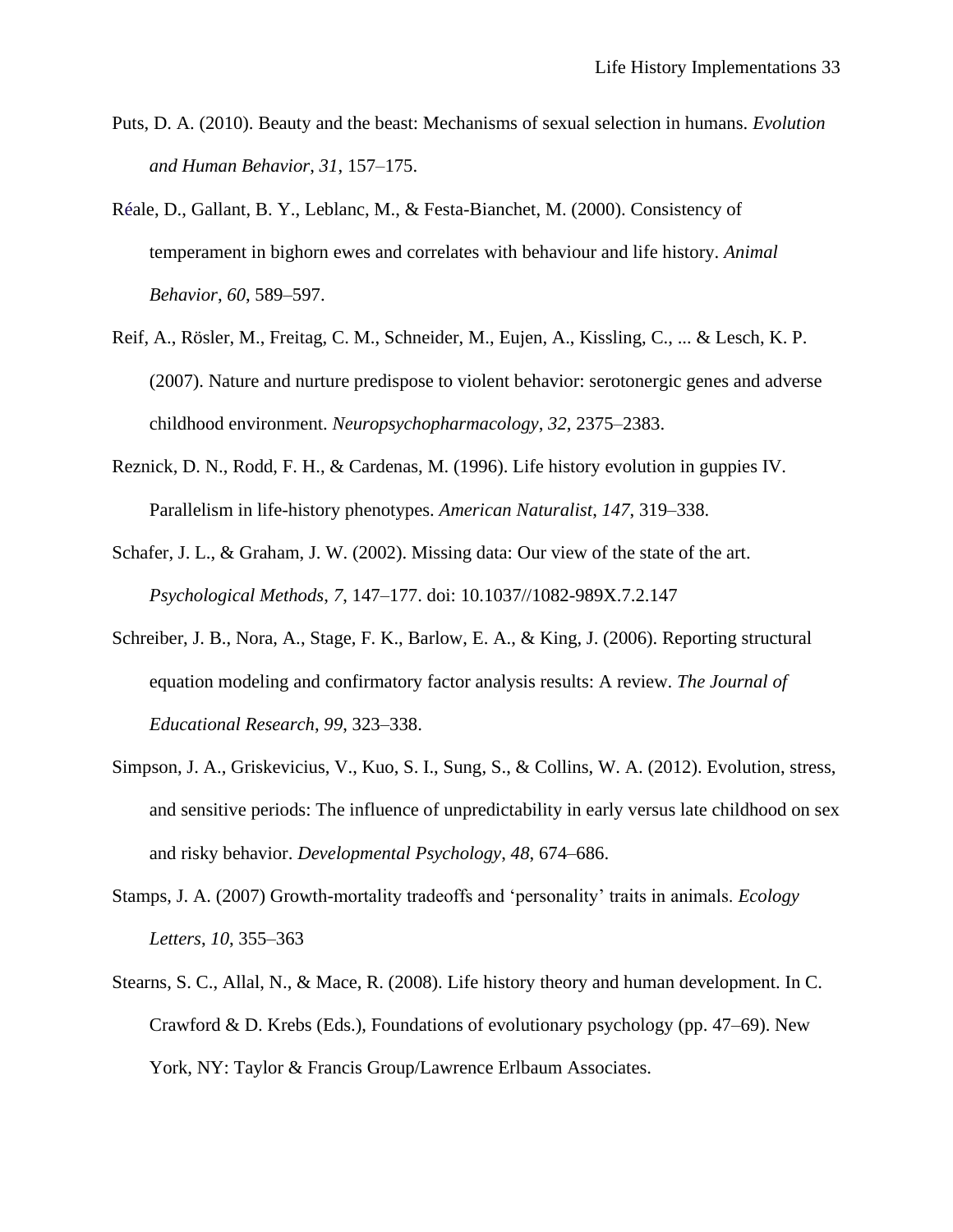- Steinberg, L., Albert, D., Cauffman, E., Banich, M., Graham, S., & Woolard, J. (2008). Age differences in sensation seeking and impulsivity as indexed by behavior and self-report: evidence for a dual systems model. *Developmental Psychology*, *44*, 1764–1778.
- Trivers, R. (1972). *Parental investment and sexual selection* (Vol. 136, p. 179). Cambridge, MA: Biological Laboratories, Harvard University.
- Upchurch, D. M., Aneshensel, C. S., Sucoff, C. A., & Levy-Storms, L. (1999). Neighborhood and family contexts of adolescent sexual activity. *Journal of Marriage and the Family*, 61, 920–933.
- Verbeek, M. E., Drent, P. J., & Wiepkema, P. R. (1994). Consistent individual differences in early exploratory behaviour of male great tits. *Animal Behaviour*, *48*, 1113–1121.
- Wang, H. (2016). Reflections on China's rural youth labor migration: The example of Kang Village of Suiping County, Henan province, *Economy and Society*, *January Issue*, 144–145.
- Wang, X. T., Kruger, D. J., & Wilke, A. (2009). Life history variables and risk-taking propensity. *Evolution and Human Behavior*, *30*, 77–84.
- Wolf, M., van Doorn, G. S., Leimar, O., & Weissing, F. J. (2007) Life-history trade-offs favor the evolution of animal personalities. *Nature*, *447*, 581–584.
- Zhu, N., Hawk, T. S., & Chang, L. (2018). Living slow and being moral: Life history predicts the dual process of other-centered reasoning and judgments. *Human Nature*, *29*, 168–209.
- Zhu, N., Hawk, S., & Chang, L. (2019). Unpredictable and competitive cues affect prosocial behaviors and judgments. *Personality and Individual Differences*, *138*, 203–211.
- Zuckerman, M., & Kuhlman, D. M. (2000). Personality and risk-taking: common bisocial factors. *Journal of Personality*, *68*, 999–1029.